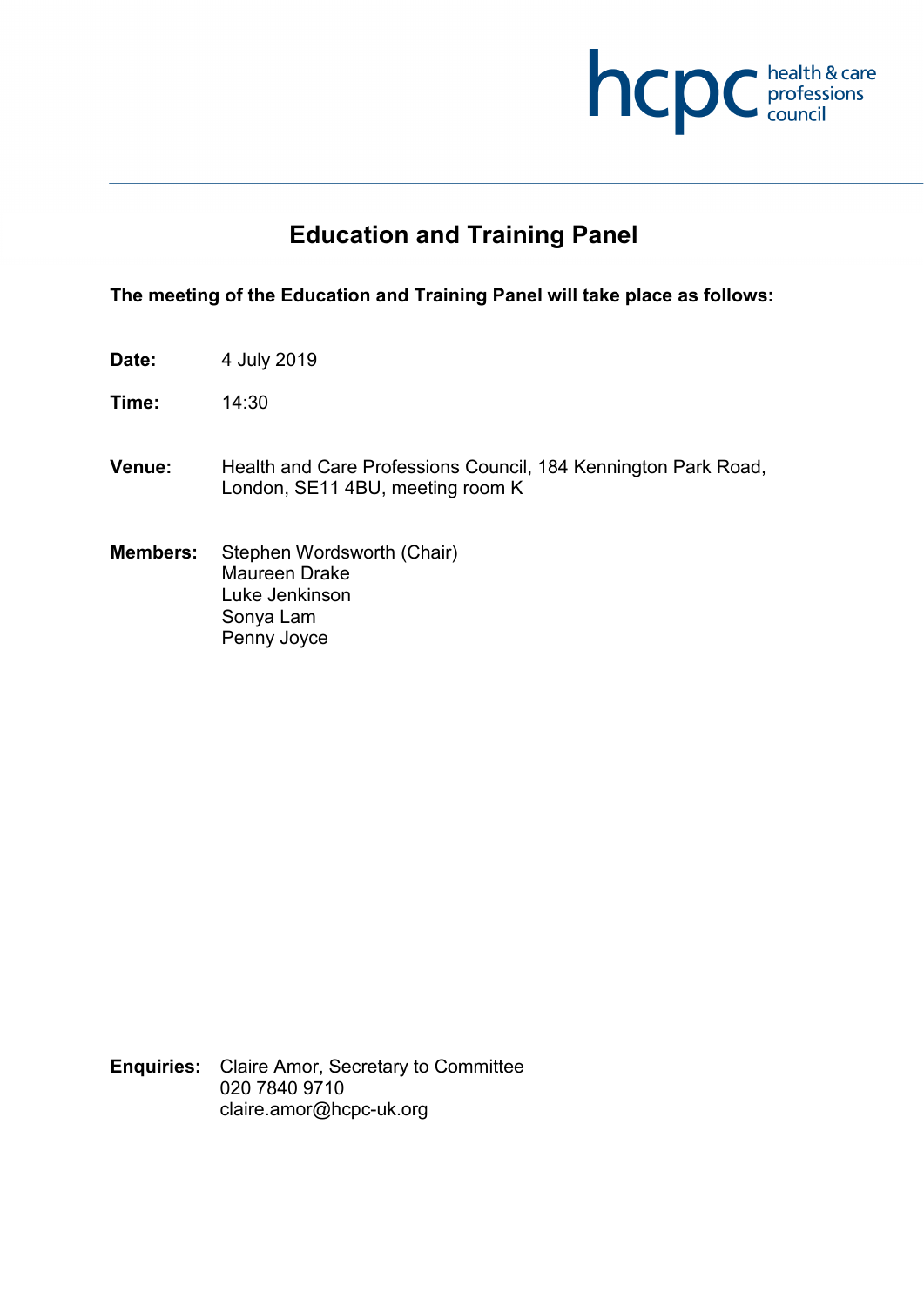Public Agenda

- 1. **Apologies for absence** verbal
- 2. **Declarations of conflicts of interest** verbal
- 3. **Programme approval** 
	- a. **Programmes in respect of which approval /** enclosure 1 **ongoing approval is recommended without conditions:**

| No. | . EP       | <b>Education provider</b> | <b>Programme name</b>   | <b>Mode of</b> | <b>Assessment</b> |
|-----|------------|---------------------------|-------------------------|----------------|-------------------|
|     | code       |                           |                         | studv          | ret.              |
|     | <b>BCU</b> | <b>Birmingham City</b>    | MSc Speech and Language | FT (Full time) | APP02053          |
|     |            | University                | Therapy                 |                |                   |

#### b. **Programmes in respect of which approval /** enclosure 2 **ongoing approval is recommended subject to conditions:**

| No.             | <b>EP</b>  | <b>Education provider</b>    | Programme name                  | Mode of          | <b>Assessment</b> |
|-----------------|------------|------------------------------|---------------------------------|------------------|-------------------|
|                 | code       |                              |                                 | study            | ref.              |
| 1               | <b>BOL</b> | The University of Bolton     | <b>BA (Hons) Social Work</b>    | FT (Full time)   | APP02035          |
| $\overline{2}$  | <b>BOL</b> | The University of Bolton     | <b>MA Social Work</b>           | FT (Full time)   | APP02036          |
| 3               | <b>BOL</b> | The University of Bolton     | <b>BA (Hons) Social Work</b>    | FT (Full time)   | APP02037          |
|                 |            |                              | (Degree Apprenticeship)         |                  |                   |
| $\overline{4}$  | <b>ESS</b> | University of Essex          | <b>PgDip Social Work (exit)</b> | FT (Full time)   | APP02020          |
|                 |            |                              | route)                          |                  |                   |
| 5               | <b>ESS</b> | University of Essex          | <b>MA Social Work</b>           | FT (Full time)   | APP02021          |
| 6               | <b>GLO</b> | University of                | <b>BSc (Hons) Physiotherapy</b> | FT (Full time)   | APP02042          |
|                 |            | Gloucestershire              |                                 |                  |                   |
| $\overline{7}$  | <b>GLY</b> | <b>Glyndwr University</b>    | <b>BSc (Hons) Physiotherapy</b> | FT (Full time)   | APP02066          |
| 8               | <b>HUD</b> | University of Huddersfield   | <b>MSc Paramedic Science</b>    | FT (Full time)   | APP02034          |
| 9               | QMU        | Queen Margaret               | <b>Non Medical Prescribing</b>  | PT (Part         | APP02033          |
|                 |            | <b>University</b>            |                                 | time)            |                   |
| 10 <sup>°</sup> | <b>UCS</b> | <b>University of Suffolk</b> | <b>BA (Hons) Social Work</b>    | <b>WBL (Work</b> | APP01972          |
|                 |            |                              | (Degree apprenticeship)         | based            |                   |
|                 |            |                              |                                 | learning)        |                   |
| 11              | <b>UCS</b> | <b>University of Suffolk</b> | <b>BA (Hons) Social Work</b>    | FT (Full time)   | APP02099          |
| 12              | <b>UCS</b> | University of Suffolk        | <b>BA (Hons) Social Work</b>    | PT (Part         | APP02100          |
|                 |            |                              |                                 | time)            |                   |
| 13              | <b>UEA</b> | University of East Anglia    | <b>BSc (Hons) Occupational</b>  | <b>FLX</b>       | APP02052          |
|                 |            |                              | <b>Therapy Degree</b>           | (Flexible)       |                   |
|                 |            |                              | Apprenticeship                  |                  |                   |
| 14              | <b>WIL</b> | Wiltshire College &          | <b>BA (Honours) Social Work</b> | FT (Full time)   | APP02048          |
|                 |            | <b>University Centre</b>     |                                 |                  |                   |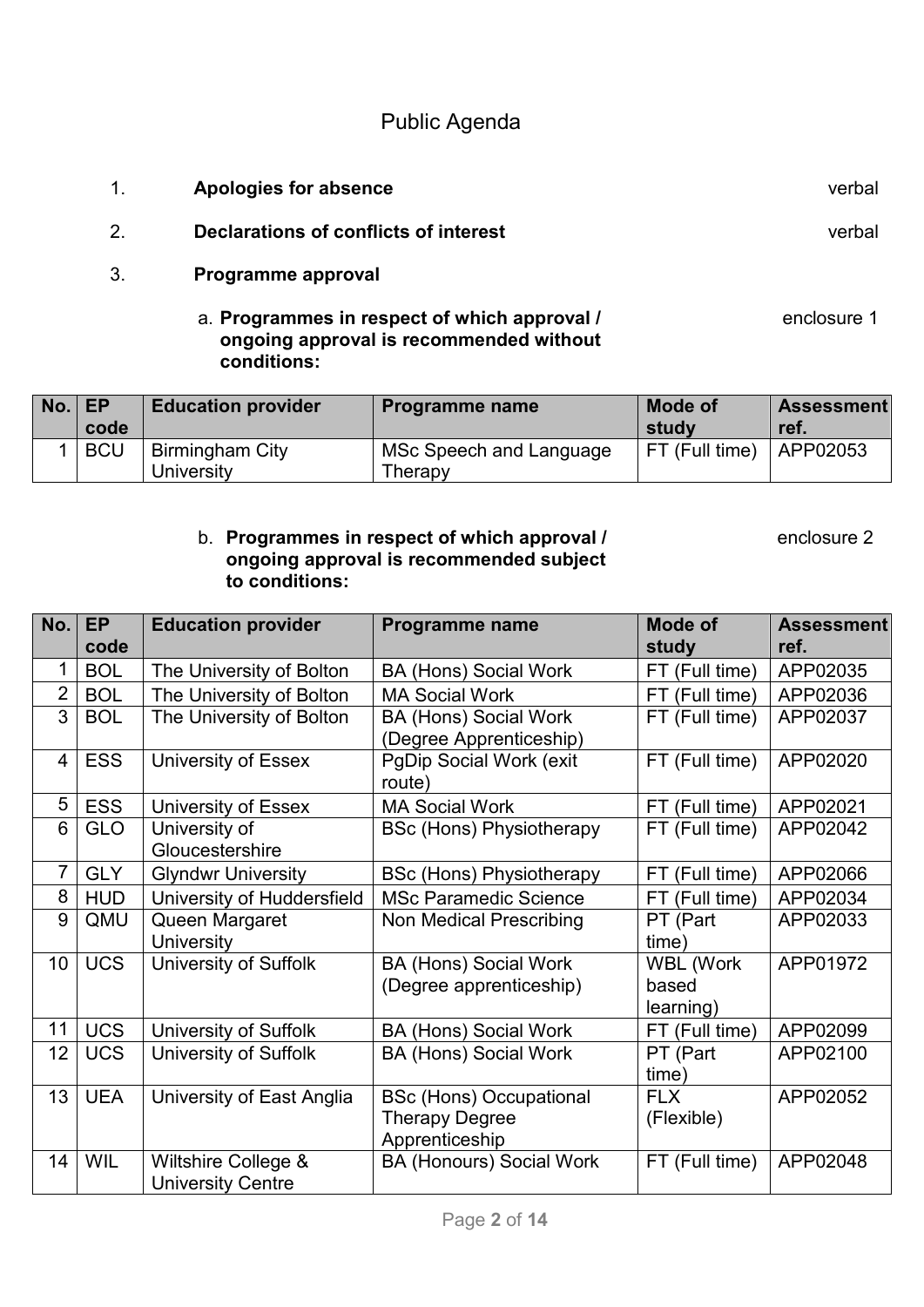|    |            | (validated by Oxford       |                       |                |          |
|----|------------|----------------------------|-----------------------|----------------|----------|
|    |            | <b>Brookes University)</b> |                       |                |          |
| 15 | <b>WIN</b> | University of Winchester   | BA (Hons) Social Work | FT (Full time) | APP01984 |
|    |            |                            | (Apprenticeship)      |                |          |

#### c. **Programmes in respect of which approval /** enclosure 3 **ongoing approval is recommended subject to conditions, where the education provider has made observations on the report**

| No. | EP<br>code | <b>Education provider</b>           | Programme name               | <b>Mode of</b><br>study | <b>Assessment</b><br>ref. |
|-----|------------|-------------------------------------|------------------------------|-------------------------|---------------------------|
|     | QMU        | Queen Margaret<br><b>University</b> | Masters in Dietetics (MDiet) | $ FT$ (Full time)       | APP02057                  |
| ⌒   | QMU        | Queen Margaret<br>University        | <b>BSc (Hons) Dietetics</b>  | FT (Full time)          | APP02060                  |

### d. **Programmes previously recommended for** verbal **approval / ongoing approval subject to conditions which have been determined to be met\*:**

*\* The executive has received confirmation, in respect of each of the following programmes, that the visitors are satisfied the conditions in the original visitors' report have been met. The visitors are therefore recommending to Committee that the programmes meet/continues to meet the standards of education and training. Individual reports are not routinely published with the papers.* 

| No.            | <b>EP</b><br>code | <b>Education provider</b>                                                     | Programme name                                                        | Mode of study                          | <b>Assessment</b><br>ref. |
|----------------|-------------------|-------------------------------------------------------------------------------|-----------------------------------------------------------------------|----------------------------------------|---------------------------|
| 1.             | <b>BAS</b>        | <b>British Association of</b><br><b>Sport and Exercise</b><br><b>Sciences</b> | <b>Sport and Exercise</b><br><b>Psychology Accreditation</b><br>Route | PT (Part<br>time)                      | APP01938                  |
| $\overline{2}$ | <b>DMU</b>        | De Montfort University                                                        | <b>BSc (Hons) Diagnostic</b><br>Radiography                           | FT (Full time)                         | APP01987                  |
| 3              | MID               | <b>Middlesex University</b>                                                   | <b>BA (Hons) Social Work</b><br>(Apprenticeship)                      | <b>WBL (Work</b><br>based<br>learning) | APP01973                  |
| 4              | <b>SHU</b>        | <b>Sheffield Hallam</b><br>University                                         | <b>BSc (Hons) Physiotherapy</b>                                       | FT (Full time)                         | APP02002                  |
| 5              | <b>SHU</b>        | <b>Sheffield Hallam</b><br>University                                         | <b>BSc (Hons) Occupational</b><br>Therapy                             | FT (Full time)                         | APP02003                  |
| 6              | <b>SHU</b>        | <b>Sheffield Hallam</b><br>University                                         | BSc (Hons) Radiotherapy and<br>Oncology                               | FT (Full time)                         | APP02005                  |
| $\overline{7}$ | <b>SHU</b>        | <b>Sheffield Hallam</b><br>University                                         | <b>BSc (Hons) Diagnostic</b><br>Radiography                           | FT (Full time)                         | APP02006                  |
| 8              | <b>UEA</b>        | University of East Anglia                                                     | <b>BSc (Hons) Occupational</b><br>Therapy Degree<br>Apprenticeship    | <b>FLX</b><br>(Flexible)               | APP02052                  |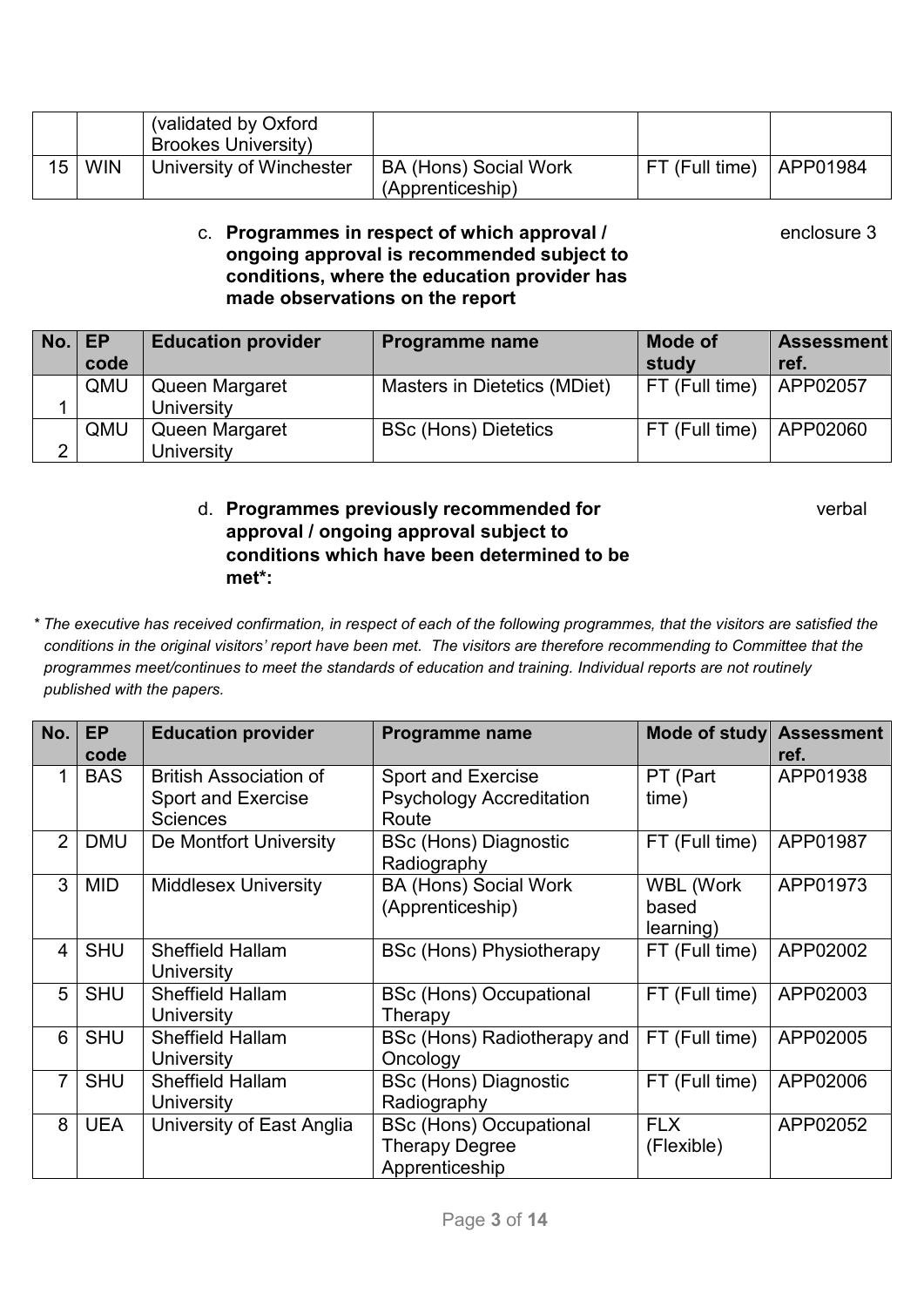| 9 | WIL | Wiltshire College &        | BA (Honours) Social Work | FT (Full time) | APP02048 |
|---|-----|----------------------------|--------------------------|----------------|----------|
|   |     | <b>University Centre</b>   |                          |                |          |
|   |     | (validated by Oxford       |                          |                |          |
|   |     | <b>Brookes University)</b> |                          |                |          |

## 4. **Annual monitoring**

#### a. **Programmes which have been subject to an** enclosure 4 **annual monitoring audit for which ongoing approval is recommended:**

| No.            | <b>EP</b><br>code | <b>Education provider</b>                            | <b>Programme name</b>                                       | <b>Mode of study</b>     | <b>Assessment</b><br>ref. |
|----------------|-------------------|------------------------------------------------------|-------------------------------------------------------------|--------------------------|---------------------------|
| $\mathbf{1}$   | <b>ACS</b>        | <b>Association of Clinical</b><br><b>Scientists</b>  | <b>Certificate of Attainment</b>                            | <b>FLX</b><br>(Flexible) | AM07575                   |
| $\overline{2}$ | <b>BCU</b>        | <b>Birmingham City</b><br><b>University</b>          | Dip HE Paramedic Science                                    | FT (Full time)           | AM07577                   |
| 3              | <b>BCU</b>        | <b>Birmingham City</b><br>University                 | <b>DipHE Operating Department</b><br>Practice               | FT (Full time)           | AM07586                   |
| $\overline{4}$ | <b>BCU</b>        | <b>Birmingham City</b><br><b>University</b>          | <b>BSc (Hons) Diagnostic</b><br>Radiography                 | FT (Full time)           | AM07587                   |
| 5              | <b>BCU</b>        | <b>Birmingham City</b><br>University                 | <b>BSc (Hons) Diagnostic</b><br>Radiography                 | PT (Part<br>time)        | AM07588                   |
| 6              | <b>BCU</b>        | <b>Birmingham City</b><br>University                 | <b>MSc Dietetics</b>                                        | FT (Full time)           | AM07596                   |
| $\overline{7}$ | <b>BCU</b>        | <b>Birmingham City</b><br><b>University</b>          | <b>MSc Physiotherapy</b>                                    | FT (Full time)           | AM07597                   |
| 8              | <b>BCU</b>        | <b>Birmingham City</b><br><b>University</b>          | <b>DipHE Operating Department</b><br>Practice (South West)  | FT (Full time)           | AM07598                   |
| 9              | <b>BRA</b>        | <b>University of Bradford</b>                        | Practice Certificate in<br><b>Supplementary Prescribing</b> | PT (Part<br>time)        | AM07613                   |
| 10             | <b>BRA</b>        | <b>University of Bradford</b>                        | <b>Prescribing for Healthcare</b><br>Professionals          | PT (Part<br>time)        | AM07614                   |
| 11             | <b>BRA</b>        | <b>University of Bradford</b>                        | <b>BSc (Hons) Diagnostic</b><br>Radiography                 | FT (Full time)           | AM07615                   |
| 12             | <b>BRA</b>        | University of Bradford                               | <b>BSc (Hons) Occupational</b><br>Therapy                   | FT (Full time)           | AM07616                   |
| 13             | <b>BRA</b>        | <b>University of Bradford</b>                        | <b>BSc (Hons) Physiotherapy</b>                             | FT (Full time)           | AM07617                   |
| 14             | <b>BRA</b>        | <b>University of Bradford</b>                        | <b>BSc (Hons) Paramedic</b><br>Science                      | FT (Full time)           | AM07622                   |
| 15             | <b>BRA</b>        | <b>University of Bradford</b>                        | <b>MPhysio Sport and Exercise</b><br>Medicine               | FT (Full time)           | AM07627                   |
|                | $16$ BRI          | University of Brighton                               | <b>MSc Physiotherapy (Pre-</b><br>registration)             | FT (Full time)           | AM07631                   |
| 17             | <b>BRI</b>        | University of Brighton                               | PgDip Physiotherapy (Pre-<br>registration)                  | FT (Full time)           | AM07632                   |
| 18             | CCC               | <b>Canterbury Christ Church</b><br><b>University</b> | Doctorate in Clinical<br>Psychology (DClinPsychol)          | FT (Full time)           | AM07644                   |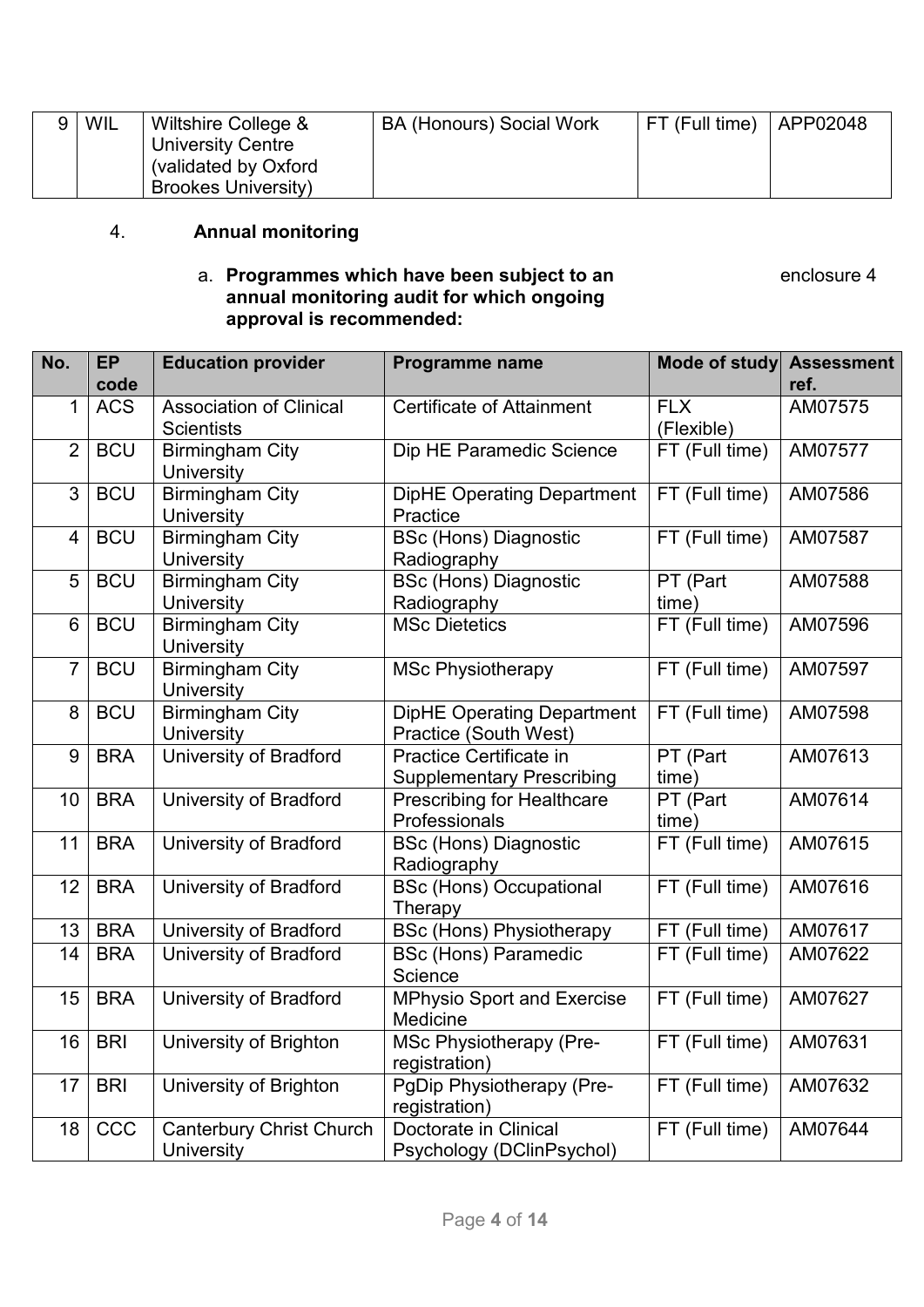| 19              | CCC        | <b>Canterbury Christ Church</b>                      | <b>BSc (Hons) Occupational</b>                                                 | FT (Full time)           | AM07645 |
|-----------------|------------|------------------------------------------------------|--------------------------------------------------------------------------------|--------------------------|---------|
|                 |            | <b>University</b>                                    | Therapy                                                                        |                          |         |
| 20              | CCC        | <b>Canterbury Christ Church</b><br><b>University</b> | <b>BSc (Hons) Paramedic</b><br>Science                                         | FT (Full time)           | AM07649 |
| 21              | CCC        | <b>Canterbury Christ Church</b>                      | <b>BSc (Hons) Paramedic</b>                                                    | FT (Full time)           | AM07650 |
|                 |            | University                                           | Practice                                                                       |                          |         |
| 22              | <b>CHE</b> | University of Chester                                | <b>MA Art Therapy</b>                                                          | FT (Full time)           | AM07651 |
| 23              | <b>CHE</b> | University of Chester                                | <b>MA Art Therapy</b>                                                          | PT (Part<br>time)        | AM07652 |
| 24              | <b>CHE</b> | University of Chester                                | <b>MSc Nutrition and Dietetics</b>                                             | FT (Full time)           | AM07655 |
| 25              | <b>CHE</b> | <b>University of Chester</b>                         | <b>BSc (Hons) Nutrition and</b><br><b>Dietetics</b>                            | FT (Full time)           | AM07656 |
| 26              | <b>CHE</b> | University of Chester                                | Pg Dip Nutrition and Dietetics                                                 | FT (Full time)           | AM07657 |
| 27              | <b>EXE</b> | University of Exeter                                 | Doctorate in Clinical                                                          | FT (Full time)           | AM07711 |
|                 |            |                                                      | Psychology                                                                     |                          |         |
| 28              | <b>EXE</b> | University of Exeter                                 | Educational, Child and<br><b>Community Psychology</b><br>(D.Ed.Psy)            | FT (Full time)           | AM07712 |
| 29              | <b>EXE</b> | University of Exeter                                 | <b>BSc (Hons) Medical Imaging</b><br>(Diagnostic Radiography)                  | FT (Full time)           | AM07713 |
| 30              | <b>HER</b> | University of<br>Hertfordshire                       | <b>BSc (Hons) Paramedic</b><br>Science                                         | FT (Full time)           | AM07722 |
| 31              | <b>HER</b> | University of<br>Hertfordshire                       | <b>MA Art Therapy</b>                                                          | FT (Full time)           | AM07726 |
| 32              | <b>HER</b> | University of<br>Hertfordshire                       | <b>MA Art Therapy</b>                                                          | PT (Part<br>time)        | AM07727 |
| 33              | <b>HUL</b> | University of Hull                                   | <b>BSc (Hons) Paramedic</b><br>Science                                         | FT (Full time)           | AM07739 |
| 34              | <b>IBS</b> | Institute of Biomedical<br>Science                   | <b>Clinical Scientist Certificate of</b><br>Attainment (Experiential<br>Route) | <b>FLX</b><br>(Flexible) | AM07745 |
| 35 <sub>1</sub> | <b>KCL</b> | King's College London                                | <b>BSc (Hons) Nutrition and</b><br><b>Dietetics</b>                            | FT (Full time)           | AM07747 |
| 36              | <b>KCL</b> | King's College London                                | <b>MSc Dietetics</b>                                                           | FT (Full time)           | AM07749 |
| 37              | <b>KCL</b> | King's College London                                | <b>Pg Dip Dietetics</b>                                                        | FT (Full time)           | AM07751 |
| 38              | <b>LIN</b> | University of Lincoln                                | Doctorate in Clinical<br>Psychology (DclinPsy)                                 | FT (Full time)           | AM07758 |
| 39              | <b>LIN</b> | University of Lincoln                                | Postgraduate Certificate in<br><b>Non-Medical Prescribing</b>                  | PT (Part<br>time)        | AM07759 |
| 40              | <b>LIN</b> | University of Lincoln                                | <b>Practice Certificate in Non-</b><br><b>Medical Prescribing</b>              | PT (Part<br>time)        | AM07760 |
| 41              | <b>LIN</b> | University of Lincoln                                | MSc Physiotherapy (pre-<br>registration)                                       | FT (Full time)           | AM07761 |
| 42              | <b>LIV</b> | University of Liverpool                              | Doctorate in Clinical<br>Psychology (D.Clin.Psychol)                           | FT (Full time)           | AM07763 |
| 43              | <b>LOM</b> | London Metropolitan<br><b>University</b>             | BSc (Hons) Dietetics and<br><b>Nutrition</b>                                   | FT (Full time)           | AM07779 |
| 44              | <b>LOM</b> | London Metropolitan<br>University                    | <b>MSc Dietetics and Nutrition</b>                                             | FT (Full time)           | AM07780 |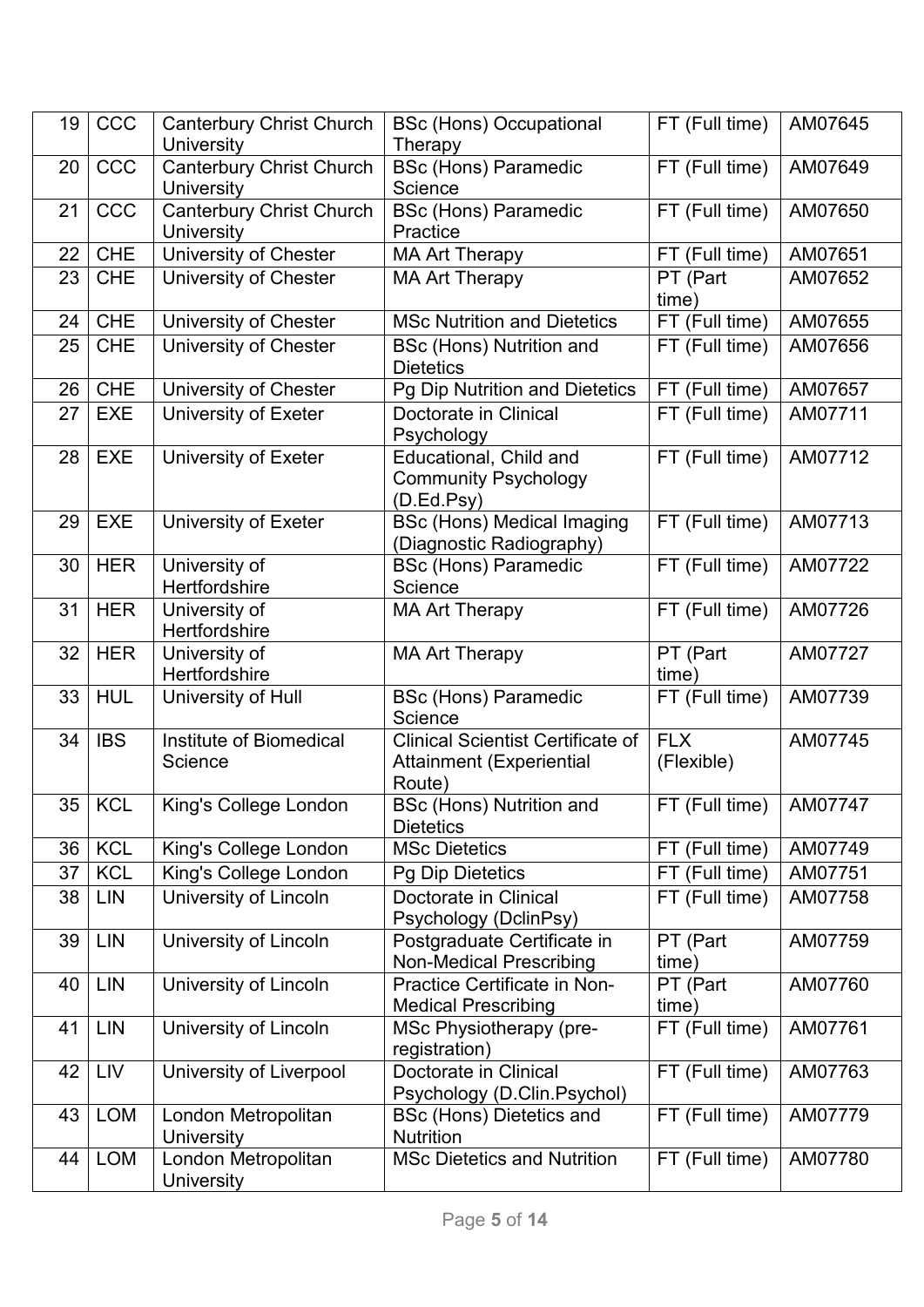| 45 | <b>LOM</b> | London Metropolitan<br><b>University</b>                                                                                       | Post Graduate Diploma<br>Dietetics and Nutrition (Pre-<br>registration)                                    | FT (Full time)           | AM07781 |
|----|------------|--------------------------------------------------------------------------------------------------------------------------------|------------------------------------------------------------------------------------------------------------|--------------------------|---------|
| 46 | <b>LOM</b> | London Metropolitan<br>University                                                                                              | <b>BSc (Hons) Dietetics</b>                                                                                | FT (Full time)           | AM07784 |
| 47 | <b>MMU</b> | Manchester Metropolitan<br><b>University</b>                                                                                   | <b>MSc Physiotherapy (Pre-</b><br>registration)                                                            | FT (Full time)           | AM07800 |
| 48 | <b>NCL</b> | <b>Newcastle University</b>                                                                                                    | Doctorate in Applied<br><b>Educational Psychology</b>                                                      | FT (Full time)           | AM07811 |
| 49 | <b>NOT</b> | University of Nottingham                                                                                                       | Doctorate in Clinical<br>Psychology (DclinPsy)                                                             | FT (Full time)           | AM07817 |
| 50 | <b>NSP</b> | New School of<br>Psychotherapy and<br>Counselling and<br><b>Middlesex University</b><br>(validated by Middlesex<br>University) | Doctorate in Counselling<br>Psychology and<br>Psychotherapy by<br><b>Professional Studies</b><br>(DCPsych) | FT (Full time)           | AM07825 |
| 51 | <b>OBU</b> | <b>Oxford Brookes</b><br><b>University</b>                                                                                     | <b>MSc Occupational Therapy</b><br>(Pre-registration)                                                      | FT (Full time)           | AM07827 |
| 52 | OBU        | <b>Oxford Brookes</b><br><b>University</b>                                                                                     | <b>MSc Physiotherapy (Pre-</b><br>registration)                                                            | FT (Full time)           | AM07828 |
| 53 | <b>OBU</b> | <b>Oxford Brookes</b><br>University                                                                                            | <b>BSc Paramedic Science</b>                                                                               | FT (Full time)           | AM07830 |
| 54 | <b>OBU</b> | <b>Oxford Brookes</b><br><b>University</b>                                                                                     | <b>BSc (Hons) Paramedic</b><br>Science                                                                     | FT (Full time)           | AM07831 |
| 55 | <b>OBU</b> | <b>Oxford Brookes</b><br><b>University</b>                                                                                     | <b>BSc Paramedic Science</b>                                                                               | <b>FLX</b><br>(Flexible) | AM07832 |
| 56 | <b>OBU</b> | <b>Oxford Brookes</b><br><b>University</b>                                                                                     | <b>BSc (Hons) Paramedic</b><br>Science                                                                     | <b>FLX</b><br>(Flexible) | AM07836 |
| 57 | <b>POR</b> | University of Portsmouth                                                                                                       | <b>BSc (Hons) Diagnostic</b><br>Radiography                                                                | FT (Full time)           | AM07845 |
| 58 | <b>POR</b> | University of Portsmouth                                                                                                       | <b>BSc (Hons) Paramedic</b><br>Science                                                                     | FT (Full time)           | AM07847 |
| 59 | <b>POR</b> | University of Portsmouth                                                                                                       | <b>BSc (Hons) Operating</b><br><b>Department Practice</b>                                                  | FT (Full time)           | AM07848 |
| 60 | <b>QUB</b> | Queen's University of<br><b>Belfast</b>                                                                                        | Doctorate in Educational,<br><b>Child and Adolescent</b><br>Psychology (DECAP)                             | FT (Full time)           | AM07853 |
| 61 | <b>REA</b> | University of Reading                                                                                                          | BSc (Hons) Speech and<br>Language Therapy                                                                  | FT (Full time)           | AM07855 |
| 62 | <b>REA</b> | <b>University of Reading</b>                                                                                                   | MSc Speech and Language<br>Therapy                                                                         | FT (Full time)           | AM07856 |
| 63 | SAL        | <b>University of Salford</b>                                                                                                   | BSc (Hons) Prosthetics and<br><b>Orthotics</b>                                                             | FT (Full time)           | AM07858 |
| 64 | <b>SAL</b> | <b>University of Salford</b>                                                                                                   | <b>MSc Podiatry</b>                                                                                        | FT (Full time)           | AM07869 |
| 65 | <b>SGK</b> | St George's University of<br>London and Kingston<br>University (validated by                                                   | <b>BSc (Hons) Occupational</b><br>Therapy                                                                  | FT (Full time)           | AM07870 |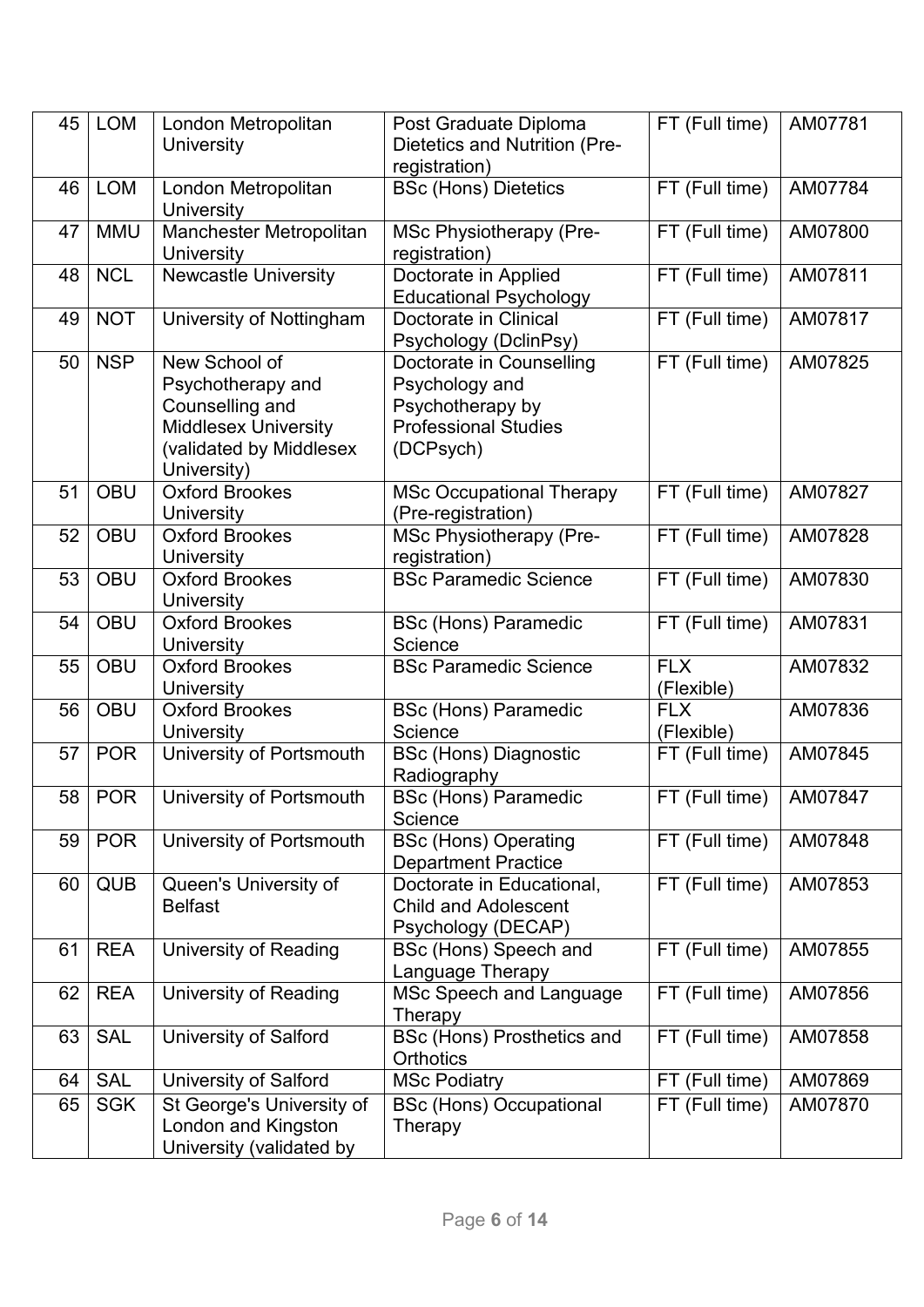|    |            | St. George; s, University<br>of London)       |                                                                                                        |                   |         |
|----|------------|-----------------------------------------------|--------------------------------------------------------------------------------------------------------|-------------------|---------|
| 66 | SGU        | St George's, University of<br>London          | <b>BSc (Hons) Paramedic</b><br>Science                                                                 | FT (Full time)    | AM07877 |
| 67 | SGU        | St George's, University of<br>London          | <b>BSc (Hons) Paramedic</b><br>Science (In Service)                                                    | FT (Full time)    | AM07879 |
| 68 | <b>SHE</b> | <b>University of Sheffield</b>                | <b>MMED Sci Clinical</b><br><b>Communication Studies</b>                                               | FT (Full time)    | AM07882 |
| 69 | <b>SHE</b> | University of Sheffield                       | <b>B.Med Sci (Hons) Speech</b>                                                                         | FT (Full time)    | AM07883 |
| 70 | <b>SUR</b> | <b>University of Surrey</b>                   | <b>Practitioner Doctorate in</b><br>Psychotherapeutic and<br><b>Counselling Psychology</b><br>(PsychD) | FT (Full time)    | AM07919 |
| 71 | <b>SWA</b> | <b>Swansea University</b>                     | <b>BSc (Hons) Healthcare</b><br>Science (Audiology)                                                    | FT (Full time)    | AM07926 |
| 72 | <b>SWA</b> | <b>Swansea University</b>                     | <b>BSc (Hons) Paramedic</b><br>Science                                                                 | FT (Full time)    | AM07930 |
| 73 | <b>UCS</b> | <b>University of Suffolk</b>                  | <b>BSc (Hons) Paramedic</b><br>Science                                                                 | FT (Full time)    | AM07936 |
| 74 | <b>UEA</b> | University of East Anglia                     | <b>BSc (Hons) Paramedic</b><br>Science                                                                 | FT (Full time)    | AM07943 |
| 75 | <b>UEL</b> | University of East London                     | Professional Doctorate in<br><b>Educational and Child</b><br>Psychology (D.Ed.Ch.Psych)                | FT (Full time)    | AM07952 |
| 76 | <b>UWE</b> | University of the West of<br>England, Bristol | Professional Doctorate in<br><b>Counselling Psychology</b>                                             | FT (Full time)    | AM07975 |
| 77 | <b>UWE</b> | University of the West of<br>England, Bristol | Professional Doctorate in<br><b>Counselling Psychology</b>                                             | PT (Part<br>time) | AM07976 |
| 78 | <b>UWL</b> | University of West<br>London                  | <b>BSc (Hons) Operating</b><br><b>Department Practice</b>                                              | FT (Full time)    | AM07980 |

#### b. **Programmes which have been subject to an** none **annual monitoring audit for which an approval visit is recommended:**

c. **Programmes which have submitted annual** verbal **monitoring declarations\* which panel are asked to note and confirm ongoing approval:** 

*\* The executive has received signed annual monitoring declarations in respect of the following programmes. Individual declarations are not routinely published with the papers.*

| No. | <b>EP</b> | <b>Education provider</b>       | Programme name               | Mode of study Assessment |         |
|-----|-----------|---------------------------------|------------------------------|--------------------------|---------|
|     | code      |                                 |                              |                          | ref.    |
|     | $1$   ARU | <b>Anglia Ruskin University</b> | <b>MA Music Therapy</b>      | FT (Full time)           | AM07985 |
|     | 2 ARU     | <b>Anglia Ruskin University</b> | <b>MA Dramatherapy</b>       | FT (Full time)           | AM07986 |
|     | 3 ARU     | <b>Anglia Ruskin University</b> | <b>BA (Hons) Social Work</b> | FT (Full time)           | AM08487 |
|     |           |                                 | (Cambridge)                  |                          |         |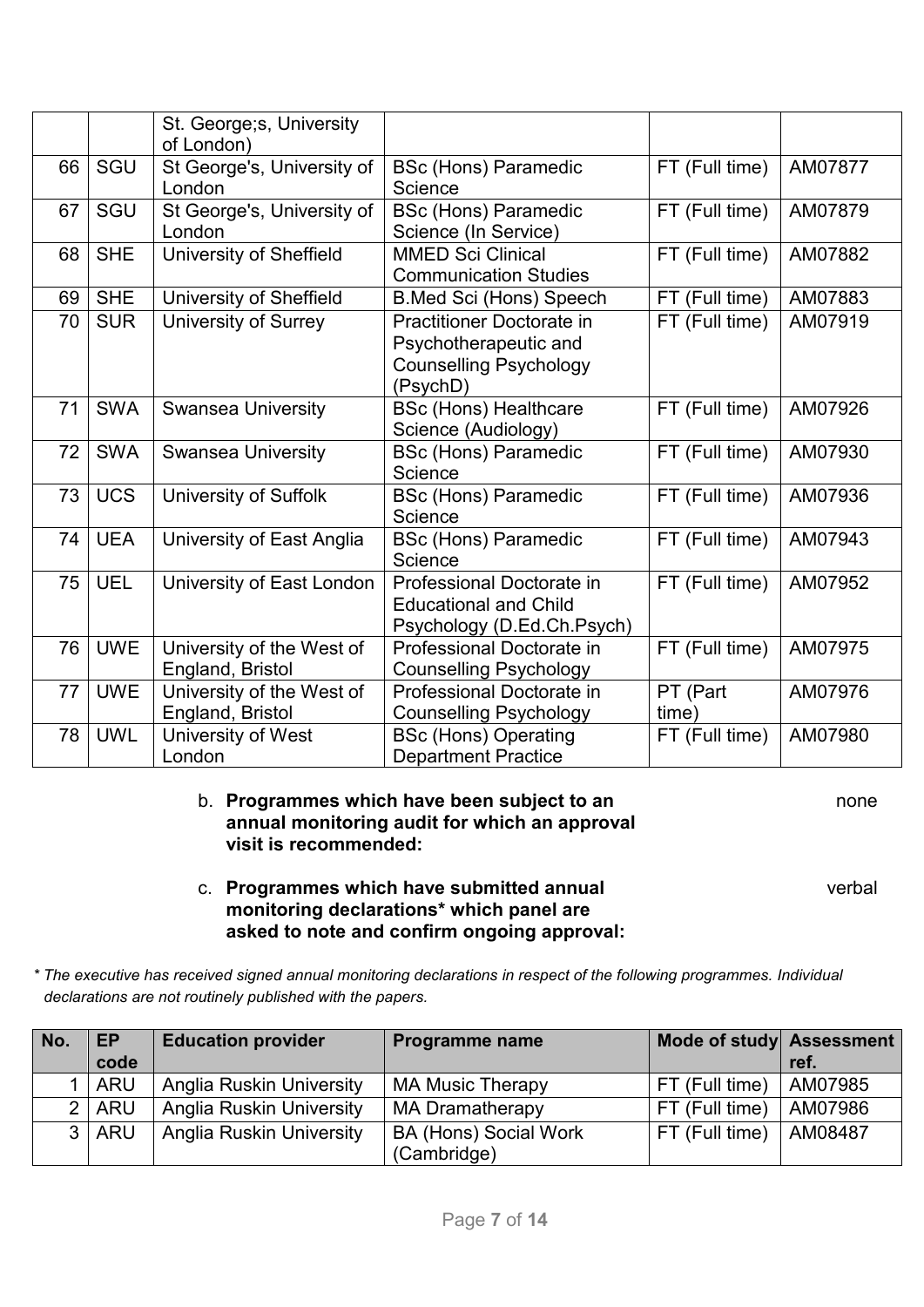| 4               | <b>ARU</b> | <b>Anglia Ruskin University</b>                                       | <b>BA (Hons) Social Work</b><br>(Chelmsford)                                                      | FT (Full time)                    | AM08488 |
|-----------------|------------|-----------------------------------------------------------------------|---------------------------------------------------------------------------------------------------|-----------------------------------|---------|
| 5               | <b>ARU</b> | <b>Anglia Ruskin University</b>                                       | <b>BA (Hons) Social Work</b><br>(Peterborough)                                                    | PT (Part<br>time)                 | AM08489 |
| 6               | <b>ARU</b> | <b>Anglia Ruskin University</b>                                       | MA Social Work (Cambridge)                                                                        | FT (Full time)                    | AM08490 |
| $\overline{7}$  | <b>ARU</b> | <b>Anglia Ruskin University</b>                                       | MA Social Work (Chelmsford)                                                                       | FT (Full time)                    | AM08491 |
| 8               | <b>ARU</b> | <b>Anglia Ruskin University</b>                                       | Step Up to Social Work<br>PgDip                                                                   | FTA (Full<br>time<br>accelerated) | AM08492 |
| 9               | <b>BAT</b> | University of Bath                                                    | <b>BSc (Hons) Social Work and</b><br><b>Applied Social Studies</b>                                | FT (Full time)                    | AM08493 |
| 10 <sup>°</sup> | <b>BRC</b> | <b>Bradford College</b><br>(validated by The<br>University of Bolton) | <b>BA (Hons) Social Work</b>                                                                      | FT (Full time)                    | AM08586 |
| 11              | <b>BRC</b> | <b>Bradford College</b><br>(validated by The<br>University of Bolton) | <b>BA (Hons) Social Work</b>                                                                      | PT (Part<br>time)                 | AM08587 |
| 12              | CHI        | University of Chichester                                              | <b>MA Social Work</b>                                                                             | FT (Full time)                    | AM08499 |
| 13              | <b>CHI</b> | University of Chichester                                              | <b>PGDip Social Work</b>                                                                          | FT (Full time)                    | AM08500 |
| 14              | <b>CIU</b> | City, University of London                                            | Professional Doctorate in<br><b>Counselling Psychology</b>                                        | FT (Full time)                    | AM08026 |
| 15              | <b>DUR</b> | University of Durham                                                  | <b>Master of Social Work</b>                                                                      | FT (Full time)                    | AM08501 |
| 16              | EHU        | <b>Edge Hill University</b>                                           | <b>BA (Hons) Social Work</b>                                                                      | FT (Full time)                    | AM08502 |
| 17              | <b>EHU</b> | <b>Edge Hill University</b>                                           | <b>MA Social Work</b>                                                                             | $FT$ (Full time)                  | AM08503 |
| 18              | <b>EHU</b> | <b>Edge Hill University</b>                                           | PG Dip Social Work                                                                                | FT (Full time)                    | AM08504 |
| 19              | <b>EHU</b> | <b>Edge Hill University</b>                                           | <b>MNSW Adult Nursing and</b><br><b>Social Work</b>                                               | FT (Full time)                    | AM08505 |
| 20              | <b>EHU</b> | <b>Edge Hill University</b>                                           | <b>MNSW Learning Disabilities</b><br><b>Nursing and Social Work</b>                               | FT (Full time)                    | AM08506 |
| 21              | <b>EHU</b> | <b>Edge Hill University</b>                                           | <b>MNSW Children's Nursing</b><br>and Social Work                                                 | FT (Full time)                    | AM08507 |
| 22              | <b>EHU</b> | <b>Edge Hill University</b>                                           | <b>MNSW Mental Health</b><br><b>Nursing and Social Work</b>                                       | FT (Full time)                    | AM08508 |
| 23              | EHU        | <b>Edge Hill University</b>                                           | <b>BSc (Hons) Learning</b><br><b>Disabilities Nursing and</b><br>Social Work (MNSW exit<br>award) | FT (Full time)                    | AM08509 |
| 24              | <b>EHU</b> | <b>Edge Hill University</b>                                           | <b>BSc (Hons) Children's</b><br><b>Nursing and Social Work</b><br>(MNSW exit award)               | FT (Full time)                    | AM08510 |
| 25              | EHU        | <b>Edge Hill University</b>                                           | <b>BSc (Hons) Adult Nursing</b><br>and Social Work (MNSW exit<br>award)                           | FT (Full time)                    | AM08511 |
| 26              | EHU        | <b>Edge Hill University</b>                                           | <b>BSc (Hons) Mental Health</b><br><b>Nursing and Social Work</b><br>(MNSW exit award)            | FT (Full time)                    | AM08512 |
| 27              | EHU        | <b>Edge Hill University</b>                                           | PGDip Social Work (Step up<br>to Social Work)                                                     | FT (Full time)                    | AM08513 |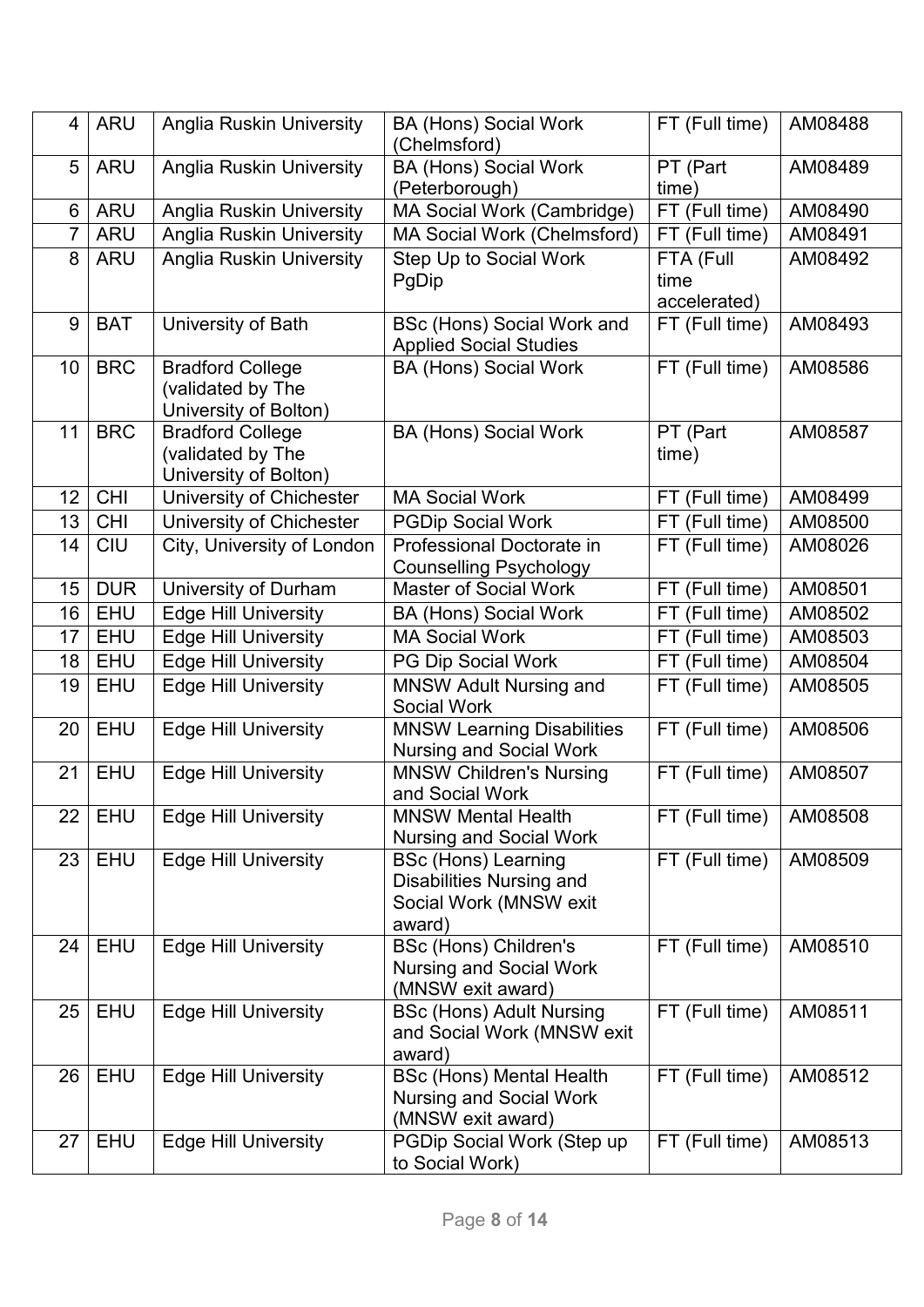| time)<br>Therapy<br><b>MSc Occupational Therapy</b><br>FT (Full time)<br>AM08066<br><b>ESS</b><br>University of Essex<br>29<br>(Pre-registration)<br><b>ESS</b><br>Post Graduate Diploma in<br>FT (Full time)<br>30<br>University of Essex<br>AM08067<br><b>Occupational Therapy (Pre-</b><br>registration)<br><b>ESS</b><br><b>BSc (Hons) Occupational</b><br>FT (Full time)<br>AM08071<br>31<br>University of Essex<br>Therapy<br>GCU<br>Doctorate in Health<br>32<br><b>Glasgow Caledonian</b><br>FT (Full time)<br>AM08095<br>University<br>Psychology<br>GCU<br><b>Glasgow Caledonian</b><br>Doctorate in Sport and<br>FT (Full time)<br>33<br>AM08096<br><b>University</b><br><b>Exercise Psychology</b><br>GCU<br>Glasgow Caledonian<br>PT (Part<br>34<br>Doctorate in Sport and<br>AM08097<br><b>University</b><br><b>Exercise Psychology</b><br>time)<br>GCU<br>Glasgow Caledonian<br>35<br>Doctorate in Health<br>PT (Part<br>AM08098<br><b>University</b><br>Psychology<br>time)<br><b>GLO</b><br>University of<br><b>BSc (Hons) Social Work</b><br>FT (Full time)<br>AM08515<br>36<br>Gloucestershire<br>FTA (Full<br>37<br><b>GLO</b><br>University of<br>AM08516<br>Postgraduate Diploma Social<br>Gloucestershire<br><b>Work</b><br>time<br>accelerated)<br><b>GLO</b><br>AM08517<br>38<br>University of<br><b>Masters Social Work</b><br>FTA (Full<br>Gloucestershire<br>time<br>accelerated)<br><b>HEA</b><br>AM08521<br>39<br><b>Heart of Worcestershire</b><br><b>BA (Hons) Social Work</b><br>FT (Full time)<br>College (validated by<br><b>Birmingham City</b><br>University)<br><b>HHL</b><br><b>Hidden Hearing Limited</b><br>Award in Hearing Aid<br><b>WBL (Work</b><br>AM08109<br>40<br><b>Dispensing Competence</b><br>based<br>learning)<br><b>KEE</b><br>FT (Full time)<br>41<br><b>Keele University</b><br><b>BA (Hons) Social Work</b><br>AM08522<br><b>KEE</b><br><b>Keele University</b><br><b>MA Social Work</b><br>FT (Full time)<br>42<br>AM08523<br><b>LHU</b><br><b>Liverpool Hope University</b><br><b>BA (Hons) Social Work</b><br>FT (Full time)<br>43<br>AM08524<br><b>LHU</b><br><b>Liverpool Hope University</b><br>MA in Social Work<br>FT (Full time)<br>AM08525<br>44<br><b>Liverpool Hope University</b><br>FT (Full time)<br>AM08526<br>45<br><b>LHU</b><br>Postgraduate Diploma in<br>Social Work (Masters Exit<br>Route Only)<br><b>NMU</b><br><b>BSc (Hons) Social Work</b><br>FT (Full time)<br>AM08535<br>Northumbria University at<br>46<br>Newcastle<br><b>NMU</b><br><b>MA Social Work</b><br>FT (Full time)<br>Northumbria University at<br>AM08536<br>47<br>Newcastle<br><b>NMU</b><br>PT (Part<br>Northumbria University at<br>AM08572<br><b>Post Graduate Certificate</b><br>48<br><b>Newcastle</b><br><b>Approved Mental Health</b><br>time) | 28 | <b>ESS</b> | <b>University of Essex</b> | <b>BSc (Hons) Occupational</b> | PT (Part | AM08060 |
|------------------------------------------------------------------------------------------------------------------------------------------------------------------------------------------------------------------------------------------------------------------------------------------------------------------------------------------------------------------------------------------------------------------------------------------------------------------------------------------------------------------------------------------------------------------------------------------------------------------------------------------------------------------------------------------------------------------------------------------------------------------------------------------------------------------------------------------------------------------------------------------------------------------------------------------------------------------------------------------------------------------------------------------------------------------------------------------------------------------------------------------------------------------------------------------------------------------------------------------------------------------------------------------------------------------------------------------------------------------------------------------------------------------------------------------------------------------------------------------------------------------------------------------------------------------------------------------------------------------------------------------------------------------------------------------------------------------------------------------------------------------------------------------------------------------------------------------------------------------------------------------------------------------------------------------------------------------------------------------------------------------------------------------------------------------------------------------------------------------------------------------------------------------------------------------------------------------------------------------------------------------------------------------------------------------------------------------------------------------------------------------------------------------------------------------------------------------------------------------------------------------------------------------------------------------------------------------------------------------------------------------------------------------------------------------------------------------------------------------------------------------------------------------------------------|----|------------|----------------------------|--------------------------------|----------|---------|
|                                                                                                                                                                                                                                                                                                                                                                                                                                                                                                                                                                                                                                                                                                                                                                                                                                                                                                                                                                                                                                                                                                                                                                                                                                                                                                                                                                                                                                                                                                                                                                                                                                                                                                                                                                                                                                                                                                                                                                                                                                                                                                                                                                                                                                                                                                                                                                                                                                                                                                                                                                                                                                                                                                                                                                                                            |    |            |                            |                                |          |         |
|                                                                                                                                                                                                                                                                                                                                                                                                                                                                                                                                                                                                                                                                                                                                                                                                                                                                                                                                                                                                                                                                                                                                                                                                                                                                                                                                                                                                                                                                                                                                                                                                                                                                                                                                                                                                                                                                                                                                                                                                                                                                                                                                                                                                                                                                                                                                                                                                                                                                                                                                                                                                                                                                                                                                                                                                            |    |            |                            |                                |          |         |
|                                                                                                                                                                                                                                                                                                                                                                                                                                                                                                                                                                                                                                                                                                                                                                                                                                                                                                                                                                                                                                                                                                                                                                                                                                                                                                                                                                                                                                                                                                                                                                                                                                                                                                                                                                                                                                                                                                                                                                                                                                                                                                                                                                                                                                                                                                                                                                                                                                                                                                                                                                                                                                                                                                                                                                                                            |    |            |                            |                                |          |         |
|                                                                                                                                                                                                                                                                                                                                                                                                                                                                                                                                                                                                                                                                                                                                                                                                                                                                                                                                                                                                                                                                                                                                                                                                                                                                                                                                                                                                                                                                                                                                                                                                                                                                                                                                                                                                                                                                                                                                                                                                                                                                                                                                                                                                                                                                                                                                                                                                                                                                                                                                                                                                                                                                                                                                                                                                            |    |            |                            |                                |          |         |
|                                                                                                                                                                                                                                                                                                                                                                                                                                                                                                                                                                                                                                                                                                                                                                                                                                                                                                                                                                                                                                                                                                                                                                                                                                                                                                                                                                                                                                                                                                                                                                                                                                                                                                                                                                                                                                                                                                                                                                                                                                                                                                                                                                                                                                                                                                                                                                                                                                                                                                                                                                                                                                                                                                                                                                                                            |    |            |                            |                                |          |         |
|                                                                                                                                                                                                                                                                                                                                                                                                                                                                                                                                                                                                                                                                                                                                                                                                                                                                                                                                                                                                                                                                                                                                                                                                                                                                                                                                                                                                                                                                                                                                                                                                                                                                                                                                                                                                                                                                                                                                                                                                                                                                                                                                                                                                                                                                                                                                                                                                                                                                                                                                                                                                                                                                                                                                                                                                            |    |            |                            |                                |          |         |
|                                                                                                                                                                                                                                                                                                                                                                                                                                                                                                                                                                                                                                                                                                                                                                                                                                                                                                                                                                                                                                                                                                                                                                                                                                                                                                                                                                                                                                                                                                                                                                                                                                                                                                                                                                                                                                                                                                                                                                                                                                                                                                                                                                                                                                                                                                                                                                                                                                                                                                                                                                                                                                                                                                                                                                                                            |    |            |                            |                                |          |         |
|                                                                                                                                                                                                                                                                                                                                                                                                                                                                                                                                                                                                                                                                                                                                                                                                                                                                                                                                                                                                                                                                                                                                                                                                                                                                                                                                                                                                                                                                                                                                                                                                                                                                                                                                                                                                                                                                                                                                                                                                                                                                                                                                                                                                                                                                                                                                                                                                                                                                                                                                                                                                                                                                                                                                                                                                            |    |            |                            |                                |          |         |
|                                                                                                                                                                                                                                                                                                                                                                                                                                                                                                                                                                                                                                                                                                                                                                                                                                                                                                                                                                                                                                                                                                                                                                                                                                                                                                                                                                                                                                                                                                                                                                                                                                                                                                                                                                                                                                                                                                                                                                                                                                                                                                                                                                                                                                                                                                                                                                                                                                                                                                                                                                                                                                                                                                                                                                                                            |    |            |                            |                                |          |         |
|                                                                                                                                                                                                                                                                                                                                                                                                                                                                                                                                                                                                                                                                                                                                                                                                                                                                                                                                                                                                                                                                                                                                                                                                                                                                                                                                                                                                                                                                                                                                                                                                                                                                                                                                                                                                                                                                                                                                                                                                                                                                                                                                                                                                                                                                                                                                                                                                                                                                                                                                                                                                                                                                                                                                                                                                            |    |            |                            |                                |          |         |
|                                                                                                                                                                                                                                                                                                                                                                                                                                                                                                                                                                                                                                                                                                                                                                                                                                                                                                                                                                                                                                                                                                                                                                                                                                                                                                                                                                                                                                                                                                                                                                                                                                                                                                                                                                                                                                                                                                                                                                                                                                                                                                                                                                                                                                                                                                                                                                                                                                                                                                                                                                                                                                                                                                                                                                                                            |    |            |                            |                                |          |         |
|                                                                                                                                                                                                                                                                                                                                                                                                                                                                                                                                                                                                                                                                                                                                                                                                                                                                                                                                                                                                                                                                                                                                                                                                                                                                                                                                                                                                                                                                                                                                                                                                                                                                                                                                                                                                                                                                                                                                                                                                                                                                                                                                                                                                                                                                                                                                                                                                                                                                                                                                                                                                                                                                                                                                                                                                            |    |            |                            |                                |          |         |
|                                                                                                                                                                                                                                                                                                                                                                                                                                                                                                                                                                                                                                                                                                                                                                                                                                                                                                                                                                                                                                                                                                                                                                                                                                                                                                                                                                                                                                                                                                                                                                                                                                                                                                                                                                                                                                                                                                                                                                                                                                                                                                                                                                                                                                                                                                                                                                                                                                                                                                                                                                                                                                                                                                                                                                                                            |    |            |                            |                                |          |         |
|                                                                                                                                                                                                                                                                                                                                                                                                                                                                                                                                                                                                                                                                                                                                                                                                                                                                                                                                                                                                                                                                                                                                                                                                                                                                                                                                                                                                                                                                                                                                                                                                                                                                                                                                                                                                                                                                                                                                                                                                                                                                                                                                                                                                                                                                                                                                                                                                                                                                                                                                                                                                                                                                                                                                                                                                            |    |            |                            |                                |          |         |
|                                                                                                                                                                                                                                                                                                                                                                                                                                                                                                                                                                                                                                                                                                                                                                                                                                                                                                                                                                                                                                                                                                                                                                                                                                                                                                                                                                                                                                                                                                                                                                                                                                                                                                                                                                                                                                                                                                                                                                                                                                                                                                                                                                                                                                                                                                                                                                                                                                                                                                                                                                                                                                                                                                                                                                                                            |    |            |                            |                                |          |         |
|                                                                                                                                                                                                                                                                                                                                                                                                                                                                                                                                                                                                                                                                                                                                                                                                                                                                                                                                                                                                                                                                                                                                                                                                                                                                                                                                                                                                                                                                                                                                                                                                                                                                                                                                                                                                                                                                                                                                                                                                                                                                                                                                                                                                                                                                                                                                                                                                                                                                                                                                                                                                                                                                                                                                                                                                            |    |            |                            |                                |          |         |
|                                                                                                                                                                                                                                                                                                                                                                                                                                                                                                                                                                                                                                                                                                                                                                                                                                                                                                                                                                                                                                                                                                                                                                                                                                                                                                                                                                                                                                                                                                                                                                                                                                                                                                                                                                                                                                                                                                                                                                                                                                                                                                                                                                                                                                                                                                                                                                                                                                                                                                                                                                                                                                                                                                                                                                                                            |    |            |                            |                                |          |         |
|                                                                                                                                                                                                                                                                                                                                                                                                                                                                                                                                                                                                                                                                                                                                                                                                                                                                                                                                                                                                                                                                                                                                                                                                                                                                                                                                                                                                                                                                                                                                                                                                                                                                                                                                                                                                                                                                                                                                                                                                                                                                                                                                                                                                                                                                                                                                                                                                                                                                                                                                                                                                                                                                                                                                                                                                            |    |            |                            |                                |          |         |
|                                                                                                                                                                                                                                                                                                                                                                                                                                                                                                                                                                                                                                                                                                                                                                                                                                                                                                                                                                                                                                                                                                                                                                                                                                                                                                                                                                                                                                                                                                                                                                                                                                                                                                                                                                                                                                                                                                                                                                                                                                                                                                                                                                                                                                                                                                                                                                                                                                                                                                                                                                                                                                                                                                                                                                                                            |    |            |                            |                                |          |         |
|                                                                                                                                                                                                                                                                                                                                                                                                                                                                                                                                                                                                                                                                                                                                                                                                                                                                                                                                                                                                                                                                                                                                                                                                                                                                                                                                                                                                                                                                                                                                                                                                                                                                                                                                                                                                                                                                                                                                                                                                                                                                                                                                                                                                                                                                                                                                                                                                                                                                                                                                                                                                                                                                                                                                                                                                            |    |            |                            |                                |          |         |
|                                                                                                                                                                                                                                                                                                                                                                                                                                                                                                                                                                                                                                                                                                                                                                                                                                                                                                                                                                                                                                                                                                                                                                                                                                                                                                                                                                                                                                                                                                                                                                                                                                                                                                                                                                                                                                                                                                                                                                                                                                                                                                                                                                                                                                                                                                                                                                                                                                                                                                                                                                                                                                                                                                                                                                                                            |    |            |                            |                                |          |         |
|                                                                                                                                                                                                                                                                                                                                                                                                                                                                                                                                                                                                                                                                                                                                                                                                                                                                                                                                                                                                                                                                                                                                                                                                                                                                                                                                                                                                                                                                                                                                                                                                                                                                                                                                                                                                                                                                                                                                                                                                                                                                                                                                                                                                                                                                                                                                                                                                                                                                                                                                                                                                                                                                                                                                                                                                            |    |            |                            |                                |          |         |
|                                                                                                                                                                                                                                                                                                                                                                                                                                                                                                                                                                                                                                                                                                                                                                                                                                                                                                                                                                                                                                                                                                                                                                                                                                                                                                                                                                                                                                                                                                                                                                                                                                                                                                                                                                                                                                                                                                                                                                                                                                                                                                                                                                                                                                                                                                                                                                                                                                                                                                                                                                                                                                                                                                                                                                                                            |    |            |                            |                                |          |         |
|                                                                                                                                                                                                                                                                                                                                                                                                                                                                                                                                                                                                                                                                                                                                                                                                                                                                                                                                                                                                                                                                                                                                                                                                                                                                                                                                                                                                                                                                                                                                                                                                                                                                                                                                                                                                                                                                                                                                                                                                                                                                                                                                                                                                                                                                                                                                                                                                                                                                                                                                                                                                                                                                                                                                                                                                            |    |            |                            |                                |          |         |
|                                                                                                                                                                                                                                                                                                                                                                                                                                                                                                                                                                                                                                                                                                                                                                                                                                                                                                                                                                                                                                                                                                                                                                                                                                                                                                                                                                                                                                                                                                                                                                                                                                                                                                                                                                                                                                                                                                                                                                                                                                                                                                                                                                                                                                                                                                                                                                                                                                                                                                                                                                                                                                                                                                                                                                                                            |    |            |                            |                                |          |         |
|                                                                                                                                                                                                                                                                                                                                                                                                                                                                                                                                                                                                                                                                                                                                                                                                                                                                                                                                                                                                                                                                                                                                                                                                                                                                                                                                                                                                                                                                                                                                                                                                                                                                                                                                                                                                                                                                                                                                                                                                                                                                                                                                                                                                                                                                                                                                                                                                                                                                                                                                                                                                                                                                                                                                                                                                            |    |            |                            |                                |          |         |
|                                                                                                                                                                                                                                                                                                                                                                                                                                                                                                                                                                                                                                                                                                                                                                                                                                                                                                                                                                                                                                                                                                                                                                                                                                                                                                                                                                                                                                                                                                                                                                                                                                                                                                                                                                                                                                                                                                                                                                                                                                                                                                                                                                                                                                                                                                                                                                                                                                                                                                                                                                                                                                                                                                                                                                                                            |    |            |                            |                                |          |         |
|                                                                                                                                                                                                                                                                                                                                                                                                                                                                                                                                                                                                                                                                                                                                                                                                                                                                                                                                                                                                                                                                                                                                                                                                                                                                                                                                                                                                                                                                                                                                                                                                                                                                                                                                                                                                                                                                                                                                                                                                                                                                                                                                                                                                                                                                                                                                                                                                                                                                                                                                                                                                                                                                                                                                                                                                            |    |            |                            |                                |          |         |
|                                                                                                                                                                                                                                                                                                                                                                                                                                                                                                                                                                                                                                                                                                                                                                                                                                                                                                                                                                                                                                                                                                                                                                                                                                                                                                                                                                                                                                                                                                                                                                                                                                                                                                                                                                                                                                                                                                                                                                                                                                                                                                                                                                                                                                                                                                                                                                                                                                                                                                                                                                                                                                                                                                                                                                                                            |    |            |                            |                                |          |         |
|                                                                                                                                                                                                                                                                                                                                                                                                                                                                                                                                                                                                                                                                                                                                                                                                                                                                                                                                                                                                                                                                                                                                                                                                                                                                                                                                                                                                                                                                                                                                                                                                                                                                                                                                                                                                                                                                                                                                                                                                                                                                                                                                                                                                                                                                                                                                                                                                                                                                                                                                                                                                                                                                                                                                                                                                            |    |            |                            |                                |          |         |
|                                                                                                                                                                                                                                                                                                                                                                                                                                                                                                                                                                                                                                                                                                                                                                                                                                                                                                                                                                                                                                                                                                                                                                                                                                                                                                                                                                                                                                                                                                                                                                                                                                                                                                                                                                                                                                                                                                                                                                                                                                                                                                                                                                                                                                                                                                                                                                                                                                                                                                                                                                                                                                                                                                                                                                                                            |    |            |                            |                                |          |         |
|                                                                                                                                                                                                                                                                                                                                                                                                                                                                                                                                                                                                                                                                                                                                                                                                                                                                                                                                                                                                                                                                                                                                                                                                                                                                                                                                                                                                                                                                                                                                                                                                                                                                                                                                                                                                                                                                                                                                                                                                                                                                                                                                                                                                                                                                                                                                                                                                                                                                                                                                                                                                                                                                                                                                                                                                            |    |            |                            |                                |          |         |
|                                                                                                                                                                                                                                                                                                                                                                                                                                                                                                                                                                                                                                                                                                                                                                                                                                                                                                                                                                                                                                                                                                                                                                                                                                                                                                                                                                                                                                                                                                                                                                                                                                                                                                                                                                                                                                                                                                                                                                                                                                                                                                                                                                                                                                                                                                                                                                                                                                                                                                                                                                                                                                                                                                                                                                                                            |    |            |                            |                                |          |         |
|                                                                                                                                                                                                                                                                                                                                                                                                                                                                                                                                                                                                                                                                                                                                                                                                                                                                                                                                                                                                                                                                                                                                                                                                                                                                                                                                                                                                                                                                                                                                                                                                                                                                                                                                                                                                                                                                                                                                                                                                                                                                                                                                                                                                                                                                                                                                                                                                                                                                                                                                                                                                                                                                                                                                                                                                            |    |            |                            |                                |          |         |
|                                                                                                                                                                                                                                                                                                                                                                                                                                                                                                                                                                                                                                                                                                                                                                                                                                                                                                                                                                                                                                                                                                                                                                                                                                                                                                                                                                                                                                                                                                                                                                                                                                                                                                                                                                                                                                                                                                                                                                                                                                                                                                                                                                                                                                                                                                                                                                                                                                                                                                                                                                                                                                                                                                                                                                                                            |    |            |                            |                                |          |         |
|                                                                                                                                                                                                                                                                                                                                                                                                                                                                                                                                                                                                                                                                                                                                                                                                                                                                                                                                                                                                                                                                                                                                                                                                                                                                                                                                                                                                                                                                                                                                                                                                                                                                                                                                                                                                                                                                                                                                                                                                                                                                                                                                                                                                                                                                                                                                                                                                                                                                                                                                                                                                                                                                                                                                                                                                            |    |            |                            |                                |          |         |
|                                                                                                                                                                                                                                                                                                                                                                                                                                                                                                                                                                                                                                                                                                                                                                                                                                                                                                                                                                                                                                                                                                                                                                                                                                                                                                                                                                                                                                                                                                                                                                                                                                                                                                                                                                                                                                                                                                                                                                                                                                                                                                                                                                                                                                                                                                                                                                                                                                                                                                                                                                                                                                                                                                                                                                                                            |    |            |                            |                                |          |         |
|                                                                                                                                                                                                                                                                                                                                                                                                                                                                                                                                                                                                                                                                                                                                                                                                                                                                                                                                                                                                                                                                                                                                                                                                                                                                                                                                                                                                                                                                                                                                                                                                                                                                                                                                                                                                                                                                                                                                                                                                                                                                                                                                                                                                                                                                                                                                                                                                                                                                                                                                                                                                                                                                                                                                                                                                            |    |            |                            |                                |          |         |
| Professional<br><b>PLY</b><br>AM08172<br>University of Plymouth<br>Professional Doctorate in<br>FT (Full time)<br>49                                                                                                                                                                                                                                                                                                                                                                                                                                                                                                                                                                                                                                                                                                                                                                                                                                                                                                                                                                                                                                                                                                                                                                                                                                                                                                                                                                                                                                                                                                                                                                                                                                                                                                                                                                                                                                                                                                                                                                                                                                                                                                                                                                                                                                                                                                                                                                                                                                                                                                                                                                                                                                                                                       |    |            |                            |                                |          |         |
| <b>Clinical Psychology</b>                                                                                                                                                                                                                                                                                                                                                                                                                                                                                                                                                                                                                                                                                                                                                                                                                                                                                                                                                                                                                                                                                                                                                                                                                                                                                                                                                                                                                                                                                                                                                                                                                                                                                                                                                                                                                                                                                                                                                                                                                                                                                                                                                                                                                                                                                                                                                                                                                                                                                                                                                                                                                                                                                                                                                                                 |    |            |                            |                                |          |         |
| <b>PLY</b><br>University of Plymouth<br>FT (Full time)<br>AM08543<br>50<br><b>BA (Hons) Social Work</b>                                                                                                                                                                                                                                                                                                                                                                                                                                                                                                                                                                                                                                                                                                                                                                                                                                                                                                                                                                                                                                                                                                                                                                                                                                                                                                                                                                                                                                                                                                                                                                                                                                                                                                                                                                                                                                                                                                                                                                                                                                                                                                                                                                                                                                                                                                                                                                                                                                                                                                                                                                                                                                                                                                    |    |            |                            |                                |          |         |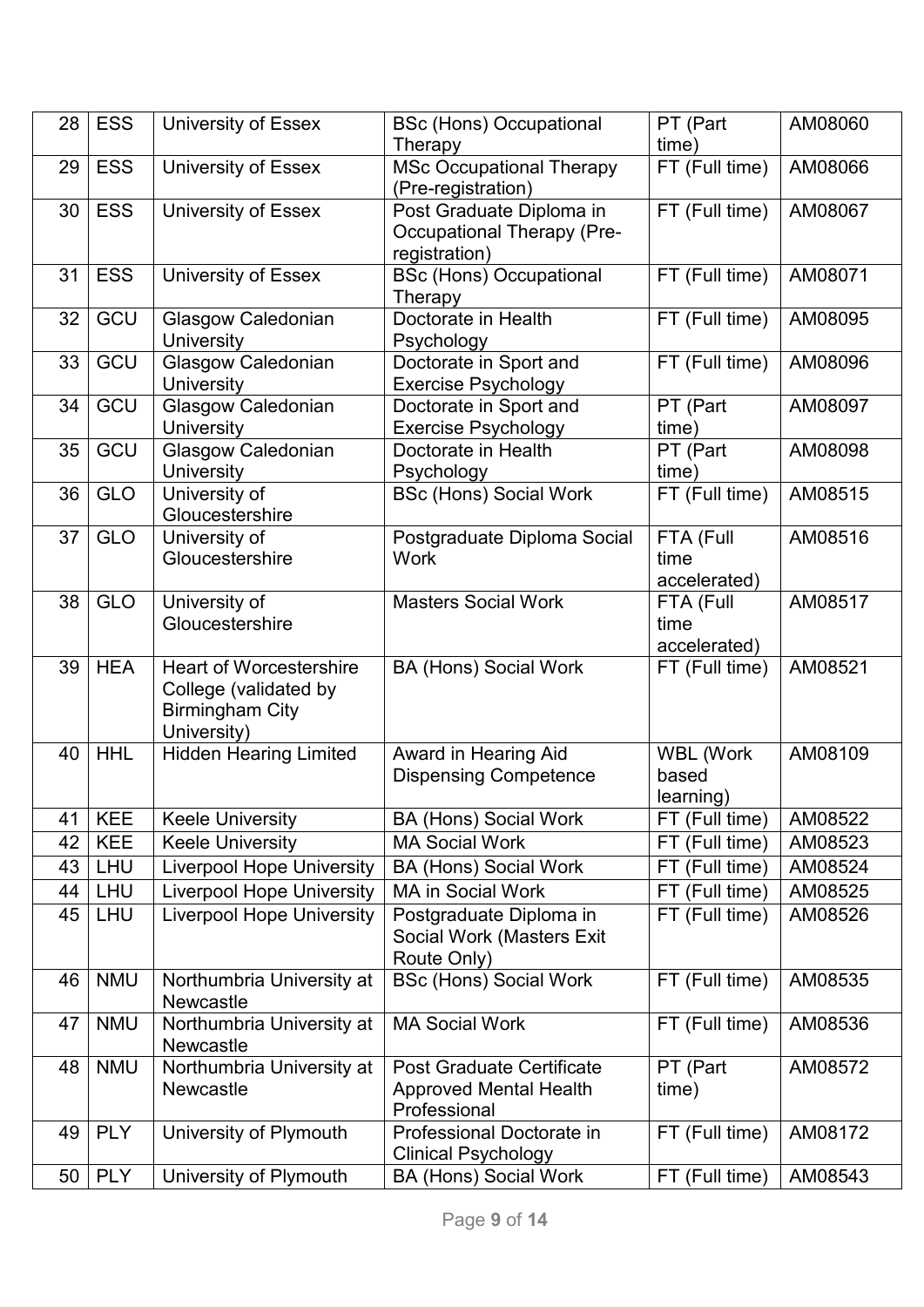| 51 | <b>PLY</b> | University of Plymouth                                   | <b>MA Social Work</b>                                            | FT (Full time)   | AM08544 |
|----|------------|----------------------------------------------------------|------------------------------------------------------------------|------------------|---------|
| 52 | <b>PLY</b> | University of Plymouth                                   | PG Dip Social Work (Masters                                      | FT (Full time)   | AM08545 |
|    |            |                                                          | Exit Route Only)                                                 |                  |         |
| 53 | <b>SAA</b> | <b>Scottish Ambulance</b>                                | <b>DipHE Paramedic Practice</b>                                  | FT (Full time)   | AM08231 |
|    |            | <b>Academy and Glasgow</b>                               |                                                                  |                  |         |
|    |            | <b>Caledonian University</b>                             |                                                                  |                  |         |
|    |            | (validated by Glasgow                                    |                                                                  |                  |         |
| 54 | <b>SEL</b> | <b>Caledonian University)</b>                            |                                                                  | FT (Full time)   | AM08546 |
|    |            | <b>Surrey and South London</b><br>Partnership with Royal | Step-up Post-Graduate<br>Diploma in Social Work                  |                  |         |
|    |            | Holloway (validated by                                   |                                                                  |                  |         |
|    |            | Royal Holloway,                                          |                                                                  |                  |         |
|    |            | University of London)                                    |                                                                  |                  |         |
| 55 | SSU        | <b>Solent University</b>                                 | <b>BA (Hons) Social Work</b>                                     | FT (Full time)   | AM08549 |
| 56 | SSU        | <b>Solent University</b>                                 | <b>BA (Hons) Social Work</b>                                     | <b>WBL (Work</b> | AM08550 |
|    |            |                                                          |                                                                  | based            |         |
|    |            |                                                          |                                                                  | learning)        |         |
| 57 | <b>TAV</b> | <b>Tavistock and Portman</b>                             | Doctorate in Child,                                              | FT (Full time)   | AM08246 |
|    |            | <b>NHS Foundation Trust</b>                              | <b>Community and Educational</b>                                 |                  |         |
|    |            | (validated by University of                              | Psychology (D.Ch.Ed.Psych.)                                      |                  |         |
|    |            | Essex)                                                   |                                                                  |                  |         |
| 58 | <b>TEE</b> | <b>Teesside University</b>                               | Postgraduate Diploma Social<br>Work                              | FT (Full time)   | AM08556 |
| 59 | <b>TEE</b> | <b>Teesside University</b>                               | MA Social Work (Pre-                                             | FT (Full time)   | AM08557 |
|    |            |                                                          | Qualifying)                                                      |                  |         |
| 60 | <b>ULS</b> | University of Ulster                                     | Pharmacotherapeutics in                                          | PT (Part         | AM08263 |
|    |            |                                                          | Prescribing                                                      | time)            |         |
| 61 | <b>ULS</b> | University of Ulster                                     | <b>Certificate in Medicines</b>                                  | PT (Part         | AM08266 |
|    |            |                                                          | Management (Conversion to                                        | time)            |         |
|    |            |                                                          | Independent Prescribing)                                         |                  |         |
| 62 | <b>ULS</b> | <b>University of Ulster</b>                              | Postgraduate Certificate in                                      | PT (Part         | AM08275 |
|    |            |                                                          | <b>Medicines Management</b>                                      | time)            |         |
|    |            |                                                          | (Independent and                                                 |                  |         |
| 63 | <b>ULS</b> | University of Ulster                                     | <b>Supplementary Prescribing)</b><br>Postgraduate Certificate in | PT (Part         | AM08276 |
|    |            |                                                          | <b>Medicines Management</b>                                      | time)            |         |
|    |            |                                                          | (Supplementary Prescribing)                                      |                  |         |
| 64 | <b>URH</b> | Royal Holloway,                                          | <b>MSc in Social Work</b>                                        | FT (Full time)   | AM08559 |
|    |            | University of London                                     |                                                                  |                  |         |
| 65 | <b>URH</b> | Royal Holloway,                                          | PG Dip in Social Work                                            | FT (Full time)   | AM08560 |
|    |            | University of London                                     | (Masters Exit Route Only)                                        |                  |         |
| 66 | <b>WIN</b> | University of Winchester                                 | Post Graduate Diploma in                                         | FT (Full time)   | AM08561 |
|    |            |                                                          | <b>Social Work</b>                                               |                  |         |
| 67 | <b>WIN</b> | University of Winchester                                 | <b>MSc Social Work</b>                                           | FT (Full time)   | AM08563 |
| 68 | <b>WIN</b> | University of Winchester                                 | <b>MSc Social Work</b>                                           | PT (Part         | AM08564 |
|    |            |                                                          |                                                                  | time)            |         |
| 69 | <b>WOL</b> | University of                                            | <b>Non-Medical Prescribing</b>                                   | PT (Part         | AM08291 |
|    |            | Wolverhampton                                            | Programme                                                        | time)            |         |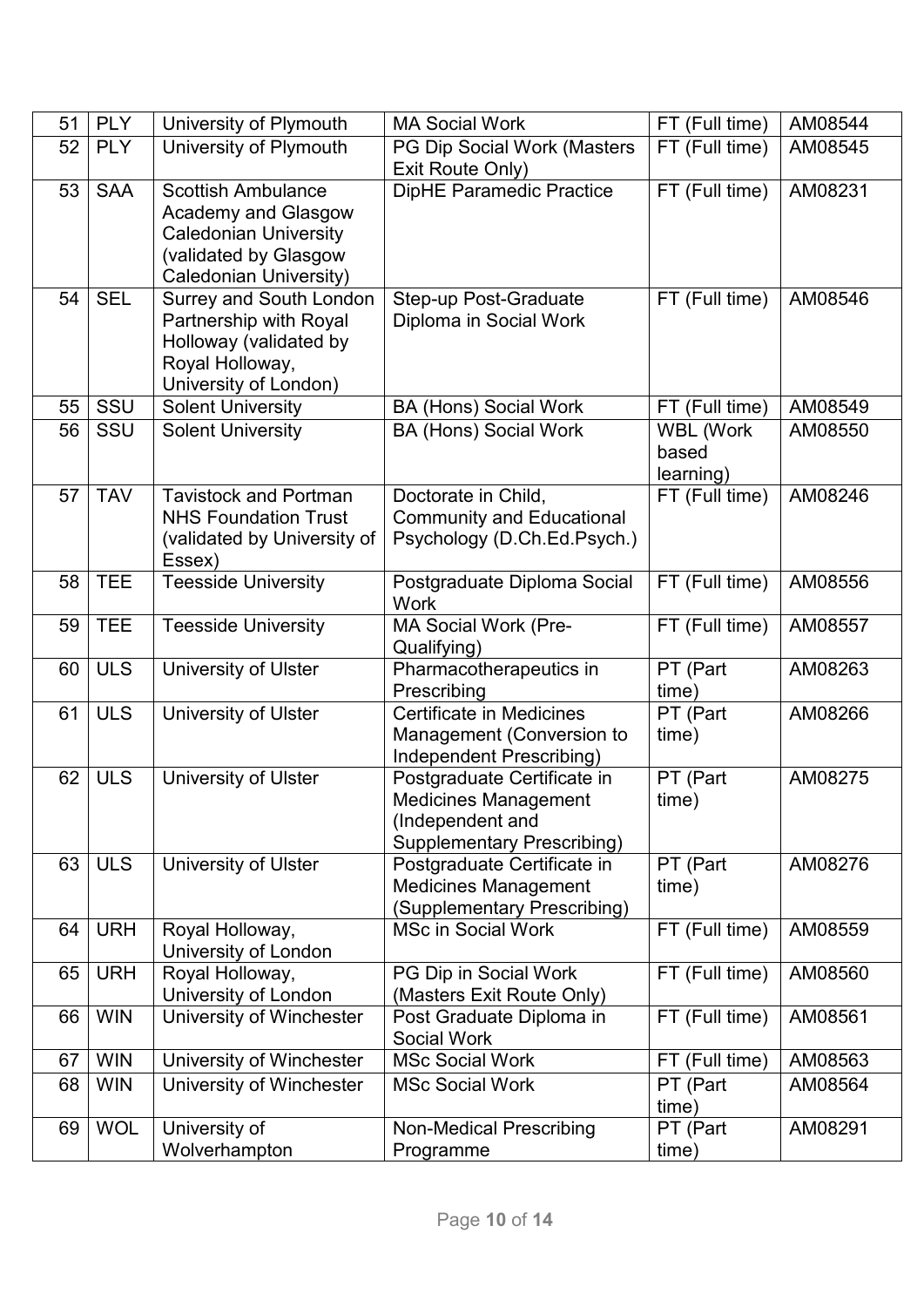|            | 70   WOL   University of | Non Medical Prescribing         | PT (Part          | AM08294 |
|------------|--------------------------|---------------------------------|-------------------|---------|
|            | Wolverhampton            | Programme                       | time)             |         |
| <b>WOL</b> | ∣ University of          | <b>BSc (Hons) Physiotherapy</b> | $ FT$ (Full time) | AM08296 |
|            | Wolverhampton            |                                 |                   |         |
| 72   WOR   | University of Worcester  | <b>BA (Hons) Social Work</b>    | $FT$ (Full time)  | AM08568 |

## 5. **Major change**

#### a. P**rogrammes which have been subject to major** enclosure to the enclosure 5 **change and for which ongoing approval is recommended:**

| No.             | <b>EP</b>  | <b>Education provider</b>   | Programme name                     | <b>Mode of study</b> | <b>Assessment</b> |
|-----------------|------------|-----------------------------|------------------------------------|----------------------|-------------------|
|                 | code       |                             |                                    |                      | ref.              |
| $\mathbf 1$     | <b>BED</b> | University of Bedfordshire  | <b>BSc (Hons) Operating</b>        | FT (Full time)       | MC04220           |
|                 |            |                             | <b>Department Practice</b>         |                      |                   |
| $\overline{2}$  | <b>BNU</b> | <b>Buckinghamshire New</b>  | <b>BSc (Hons) Operating</b>        | FT (Full time)       | MC04192           |
|                 |            | <b>University</b>           | <b>Department Practice</b>         |                      |                   |
| 3               | <b>BNU</b> | <b>Buckinghamshire New</b>  | <b>BSc (Hons) Operating</b>        | <b>WBL (Work</b>     | MC04193           |
|                 |            | University                  | Department Practice -              | based                |                   |
|                 |            |                             | Apprenticeship                     | learning)            |                   |
| $\overline{4}$  | <b>BRC</b> | <b>Bradford College</b>     | <b>BA (Hons) Social Work</b>       | FT (Full time)       | MC04290           |
|                 |            | (validated by The           |                                    |                      |                   |
|                 |            | University of Bolton)       |                                    |                      |                   |
| 5               | <b>BRC</b> | <b>Bradford College</b>     | <b>BA (Hons) Social Work</b>       | PT (Part             | MC04291           |
|                 |            | (validated by The           |                                    | time)                |                   |
|                 |            | University of Bolton)       |                                    |                      |                   |
| $6\phantom{1}6$ | <b>EHU</b> | <b>Edge Hill University</b> | <b>BSc (Hons) Paramedic</b>        | FT (Full time)       | MC04166           |
| $\overline{7}$  | GCU        | <b>Glasgow Caledonian</b>   | Practice<br>D.Psych in Counselling | $FT$ (Full time)     | MC03961           |
|                 |            | <b>University</b>           | Psychology                         |                      |                   |
| 8               | GCU        | <b>Glasgow Caledonian</b>   | <b>D.Psych in Counselling</b>      | PT (Part             | MC03962           |
|                 |            | University                  | Psychology                         | time)                |                   |
| 9               | GCU        | Glasgow Caledonian          | <b>MSc Physiotherapy (Pre-</b>     | FT (Full time)       | MC04188           |
|                 |            | <b>University</b>           | registration)                      |                      |                   |
| 10              | GCU        | <b>Glasgow Caledonian</b>   | Doctorate in Health                | FT (Full time)       | MC04203           |
|                 |            | University                  | Psychology                         |                      |                   |
| 11              | GCU        | Glasgow Caledonian          | Doctorate in Health                | PT (Part             | MC04204           |
|                 |            | University                  | Psychology                         | time)                |                   |
| 12              | GCU        | <b>Glasgow Caledonian</b>   | Doctorate in Sport and             | FT (Full time)       | MC04205           |
|                 |            | University                  | <b>Exercise Psychology</b>         |                      |                   |
| 13              | GCU        | <b>Glasgow Caledonian</b>   | Doctorate in Sport and             | PT (Part             | MC04206           |
|                 |            | University                  | <b>Exercise Psychology</b>         | time)                |                   |
| 14              | GCU        | Glasgow Caledonian          | <b>BSc (Hons) Physiotherapy</b>    | FT (Full time)       | MC04222           |
|                 |            | <b>University</b>           |                                    |                      |                   |
| 15              | GCU        | <b>Glasgow Caledonian</b>   | Doctorate in Physiotherapy         | $FT$ (Full time)     | MC04223           |
|                 |            | University                  | (Pre-registration)                 |                      |                   |
| 16              | <b>HUD</b> | University of Huddersfield  | <b>BSc (Hons) Podiatry</b>         | FT (Full time)       | MC04279           |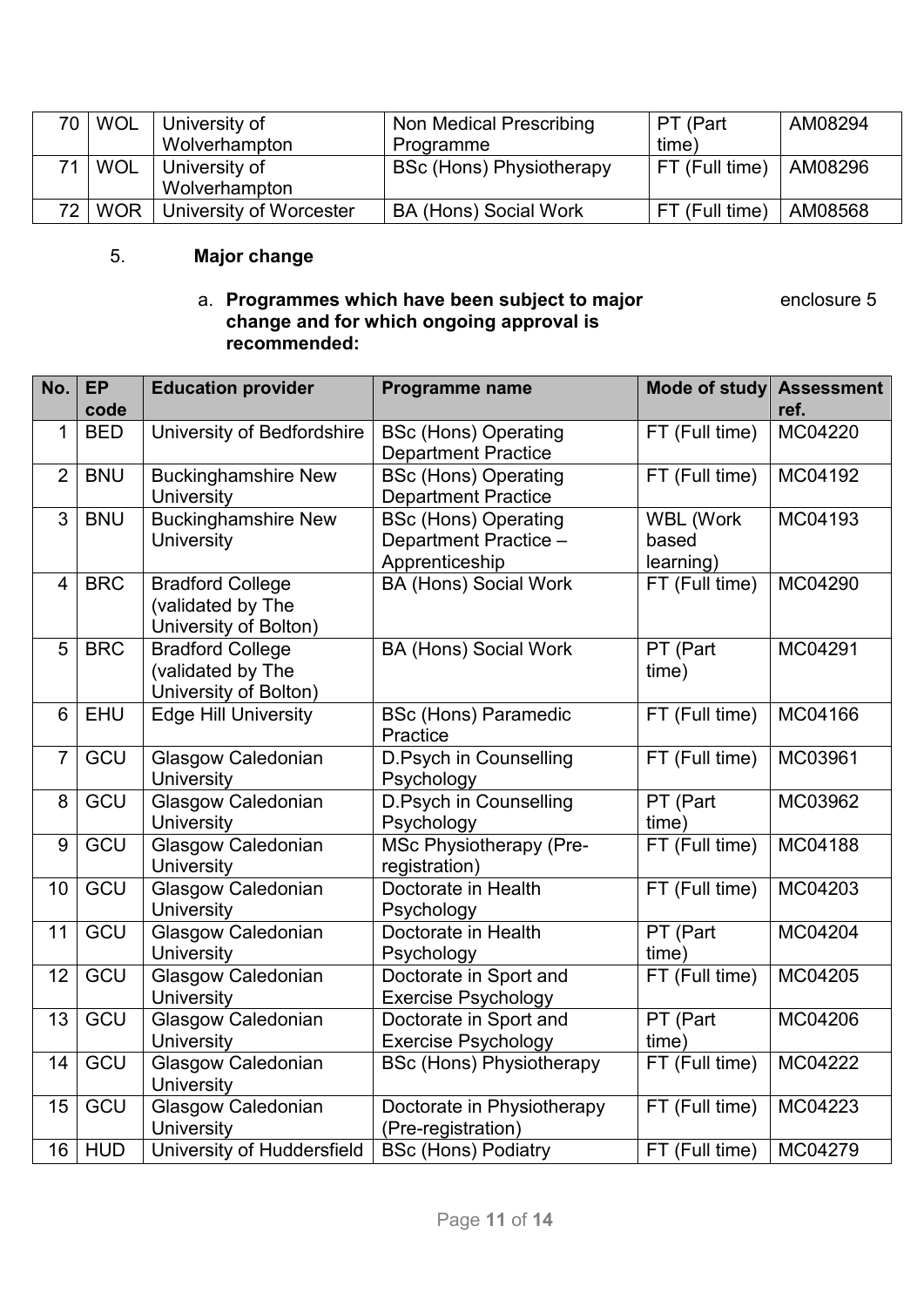| 17 | <b>HUD</b> | University of Huddersfield      | <b>BSc (Hons) Podiatry</b>      | PT (Part         | MC04280 |
|----|------------|---------------------------------|---------------------------------|------------------|---------|
|    |            |                                 |                                 | time)            |         |
| 18 | <b>HUD</b> | University of Huddersfield      | Podiatry (Degree)               | <b>WBL (Work</b> | MC04350 |
|    |            |                                 | Apprenticeship                  | based            |         |
|    |            |                                 |                                 | learning)        |         |
| 19 | <b>HUL</b> | University of Hull              | <b>BSc (Hons) Operating</b>     | FT (Full time)   | MC04277 |
|    |            |                                 | <b>Department Practice</b>      |                  |         |
| 20 | <b>HUL</b> | University of Hull              | <b>BSc (Hons) Operating</b>     | <b>WBL (Work</b> | MC04306 |
|    |            |                                 | <b>Department Practice</b>      | based            |         |
|    |            |                                 |                                 | learning)        |         |
| 21 | LIV        | University of Liverpool         | <b>BSc (Hons) Diagnostic</b>    | FT (Full time)   | MC04087 |
|    |            |                                 | Radiography                     |                  |         |
| 22 | LIV        | University of Liverpool         | <b>BSc (Hons) Radiotherapy</b>  | FT (Full time)   | MC04122 |
| 23 | <b>MMU</b> | Manchester Metropolitan         | PG Dip Social Work              | <b>WBL (Work</b> | MC04305 |
|    |            | <b>University</b>               | (Employment based)              | based            |         |
|    |            |                                 |                                 | learning)        |         |
| 24 | <b>NOR</b> | The University of               | <b>BSc (Hons) Occupational</b>  | PT (Part         | MC04186 |
|    |            | Northampton                     | Therapy                         | time)            |         |
| 25 | <b>NOR</b> | The University of               | <b>BSc (Hons) Occupational</b>  | FT (Full time)   | MC04287 |
|    |            | Northampton                     | Therapy - Apprenticeship        |                  |         |
|    |            |                                 | Route                           |                  |         |
| 26 | PLY        | University of Plymouth          | Non-Medical Prescribing IP      | PT (Part         | MC04216 |
|    |            |                                 | and SP for Designated AHPs      | time)            |         |
|    |            |                                 | (PHs and CHs) level 6           |                  |         |
| 27 | PLY        | University of Plymouth          | Non-Medical Prescribing IP      | PT (Part         | MC04217 |
|    |            |                                 | and SP for Designated AHPs      | time)            |         |
|    |            |                                 | (PHs and CHs) level 7           |                  |         |
| 28 | <b>SAA</b> | <b>Scottish Ambulance</b>       | <b>DipHE Paramedic Practice</b> | FT (Full time)   | MC04190 |
|    |            | <b>Academy and Glasgow</b>      |                                 |                  |         |
|    |            | <b>Caledonian University</b>    |                                 |                  |         |
|    |            | (validated by Glasgow           |                                 |                  |         |
|    |            | Caledonian University)          |                                 |                  |         |
| 29 | <b>STA</b> | <b>Staffordshire University</b> | <b>BSc (Hons) Operating</b>     | FT (Full time)   | MC04181 |
|    |            |                                 | <b>Department Practice</b>      |                  |         |

#### b. **Programmes which have been subject to major** none **change for which an approval visit is recommended**

- 6. **Withdrawal of ongoing approval from programmes that are no longer admitting students (closure of a programme)** 
	- a. **Programmes which have provided consent and for** verbal **which the withdrawal of ongoing approval status is recommended\***

| $No.$ EP |      | <b>Education provider</b> | Programme name | Mode of study Assessment |      |
|----------|------|---------------------------|----------------|--------------------------|------|
|          | code |                           |                |                          | ret. |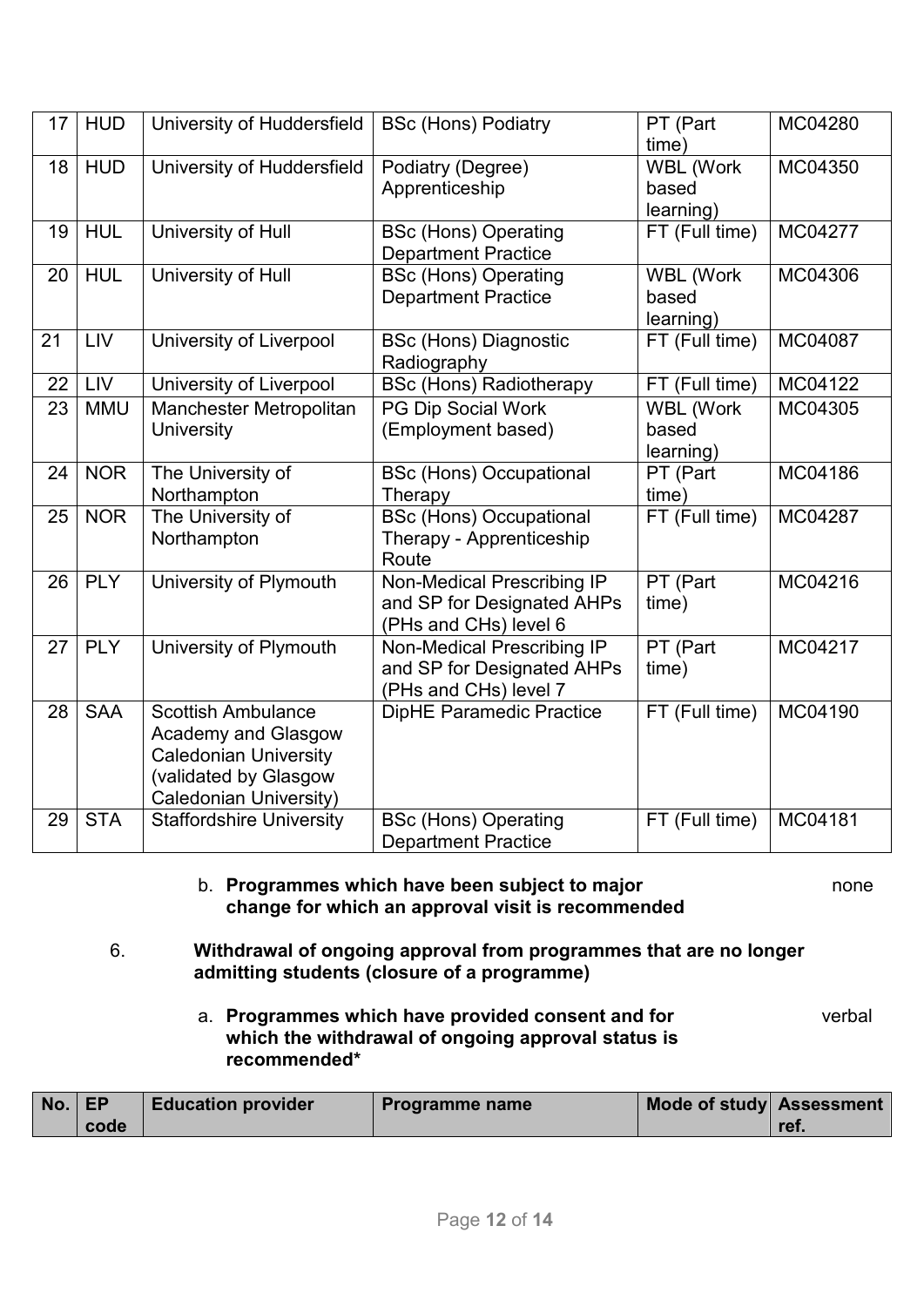| 1              | COV        | <b>Coventry University</b>                    | <b>MA Social Work</b>                                                                           | <b>WBL (Work</b><br>based<br>learning) | CLO00258 |
|----------------|------------|-----------------------------------------------|-------------------------------------------------------------------------------------------------|----------------------------------------|----------|
| $\overline{2}$ | GCU        | Glasgow Caledonian<br><b>University</b>       | Pg Dip Dietetics (Pre-<br>Registration)                                                         | FT (Full time)                         | CLO00255 |
| 3              | <b>OBU</b> | <b>Oxford Brookes</b><br><b>University</b>    | <b>BSc (Hons) Operating</b><br><b>Department Practice</b>                                       | FT (Full time)                         | CLO00251 |
| $\overline{4}$ | <b>OBU</b> | <b>Oxford Brookes</b><br><b>University</b>    | <b>BSc (Hons) Operating</b><br><b>Department Practice</b>                                       | PT (Part<br>time)                      | CLO00252 |
| 5              | <b>OBU</b> | <b>Oxford Brookes</b><br><b>University</b>    | Dip HE Operating<br><b>Department Practice</b>                                                  | FT (Full time)                         | CLO00253 |
| 6              | <b>OBU</b> | <b>Oxford Brookes</b><br><b>University</b>    | Dip HE Operating<br><b>Department Practice</b>                                                  | PT (Part<br>time)                      | CLO00254 |
| $\overline{7}$ | <b>PLY</b> | University of Plymouth                        | <b>Supplementary Prescribing</b>                                                                | PT (Part<br>time)                      | CLO00257 |
| 8              | QMU        | Queen Margaret<br><b>University</b>           | <b>MSc Dietetics</b>                                                                            | PT (Part<br>time)                      | CLO00259 |
| 9              | QMU        | Queen Margaret<br><b>University</b>           | <b>PgDip Dietetics</b>                                                                          | PT (Part<br>(time                      | CLO00260 |
| 10             | <b>RGU</b> | The Robert Gordon<br><b>University</b>        | <b>BSc (Hons) Physiotherapy</b>                                                                 | FT (Full time)                         | CLO00266 |
| 11             | <b>RGU</b> | <b>The Robert Gordon</b><br><b>University</b> | <b>BSc (Hons) Nutrition and</b><br><b>Dietetics</b>                                             | FT (Full time)                         | CLO00267 |
| 12             | <b>SHU</b> | <b>Sheffield Hallam</b><br><b>University</b>  | <b>BSc (Hons) Occupational</b><br><b>Therapy (Practice Based</b><br>Learning)                   | <b>WBL (Work</b><br>based<br>learning) | CLO00269 |
| 13             | <b>SUR</b> | <b>University of Surrey</b>                   | Practitioner Doctorate in<br>Psychotherapeutic and<br><b>Counselling Psychology</b><br>(PsychD) | FT (Full time)                         | CLO00249 |

*\* The executive has received signed withdrawal of approval consent forms in respect of the following programmes. Individual consent forms are not routinely published with the papers*

| b. Programmes which have not provided their consent<br>and for which a commencement of the intent to withdraw                                                                                                                 |      |
|-------------------------------------------------------------------------------------------------------------------------------------------------------------------------------------------------------------------------------|------|
| approval proceedings is recommended:                                                                                                                                                                                          | none |
| c. Programmes which have submitted no representations<br>having been informed of the Committee's intent to<br>withdraw approval and for which the withdrawal of<br>ongoing approval is recommended:                           | none |
| d. Programmes in respect of which withdrawal of ongoing<br>approval proceedings have been commenced, where the<br>education provider has submitted representations on the<br>Committee's intent to withdraw ongoing approval: | none |